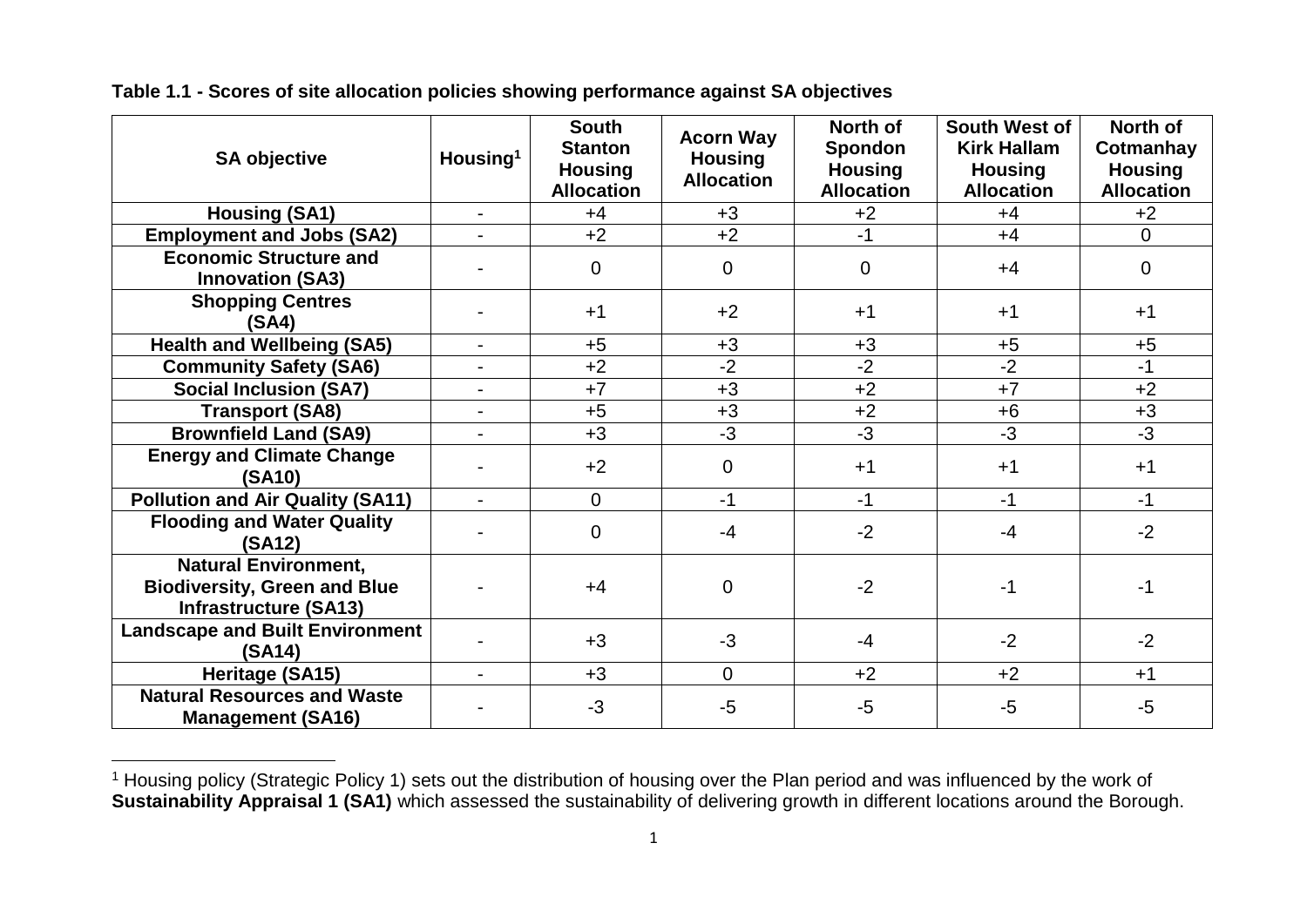|                                                                                             | <b>Employment</b> | <b>Stanton</b><br><b>North</b><br><b>Employment</b><br>Allocation <sup>2</sup> | Town,<br><b>Local and</b><br><b>Village</b><br><b>Centres</b> | <b>Transport</b> | <b>Strategic</b><br><b>Green</b><br><b>Infrastructure</b><br><b>Zones</b> | <b>Total</b><br>$Im$ pact <sup>3</sup> |
|---------------------------------------------------------------------------------------------|-------------------|--------------------------------------------------------------------------------|---------------------------------------------------------------|------------------|---------------------------------------------------------------------------|----------------------------------------|
| <b>Housing (SA1)</b>                                                                        | $+2$              |                                                                                | $+3$                                                          | $+8$             | $+3$                                                                      | $+31$                                  |
| <b>Employment and Jobs (SA2)</b>                                                            | $+3$              | $\blacksquare$                                                                 | $+4$                                                          | $+7$             | $+1$                                                                      | $+22$                                  |
| <b>Economic Structure and</b><br><b>Innovation (SA3)</b>                                    | $+5$              |                                                                                | $+3$                                                          | $-3$             | $\Omega$                                                                  | $+9$                                   |
| <b>Shopping Centres (SA4)</b>                                                               | $+1$              | $\blacksquare$                                                                 | $+2$                                                          | $+3$             | $+1$                                                                      | $+13$                                  |
| <b>Health and Wellbeing (SA5)</b>                                                           | $\overline{0}$    | $\blacksquare$                                                                 | $+3$                                                          | $\overline{0}$   | $+3$                                                                      | $+27$                                  |
| <b>Community Safety (SA6)</b>                                                               | $+2$              | $\overline{\phantom{a}}$                                                       | $+2$                                                          | $-2$             | $+1$                                                                      | $-2$                                   |
| <b>Social Inclusion (SA7)</b>                                                               | $+2$              | $\blacksquare$                                                                 | $+2$                                                          | $+8$             | $+1$                                                                      | $+34$                                  |
| <b>Transport (SA8)</b>                                                                      | $\Omega$          | $\blacksquare$                                                                 | $+5$                                                          | $+5$             | $+6$                                                                      | $+35$                                  |
| <b>Brownfield Land (SA9)</b>                                                                | $+3$              | $\blacksquare$                                                                 | $+3$                                                          | $\overline{0}$   | 0                                                                         | $-3$                                   |
| <b>Energy and Climate Change (SA10)</b>                                                     | $+3$              | $\overline{\phantom{a}}$                                                       | $-1$                                                          | $+1$             | $\overline{0}$                                                            | $+8$                                   |
| <b>Pollution and Air Quality (SA11)</b>                                                     | $-1$              | $\blacksquare$                                                                 | 0                                                             | $-1$             | 0                                                                         | $-6$                                   |
| <b>Flooding and Water Quality (SA12)</b>                                                    | $-2$              | $\overline{\phantom{0}}$                                                       | $\overline{0}$                                                | $-6$             | $+1$                                                                      | $-19$                                  |
| <b>Natural Environment, Biodiversity,</b><br><b>Green and Blue Infrastructure</b><br>(SA13) | $+5$              |                                                                                | $-5$                                                          | $-12$            | $+9$                                                                      | $-3$                                   |
| <b>Landscape and Built Environment</b><br>(SA14)                                            | $+2$              |                                                                                | $-1$                                                          | $-1$             | 0                                                                         | $-8$                                   |
| Heritage (SA15)                                                                             | $+1$              | $\blacksquare$                                                                 | $+3$                                                          | $\overline{0}$   | $\Omega$                                                                  | $+12$                                  |
| <b>Natural Resources and Waste</b><br><b>Management (SA16)</b>                              | $-1$              |                                                                                | $-5$                                                          | $-11$            | $+1$                                                                      | $-39$                                  |

## **Table 1.2 - Scores of site allocation policies showing performance against SA objectives**

 $\overline{a}$ 

<sup>&</sup>lt;sup>2</sup> This site allocation policy was not independently tested, but instead formed part of the Employment policy option which considered four separate approaches to managing employment and economic growth (see **Table 5** in the main document). <sup>3</sup> These scores also incorporate the scores of corresponding SA objectives presented within **Table 1.1**.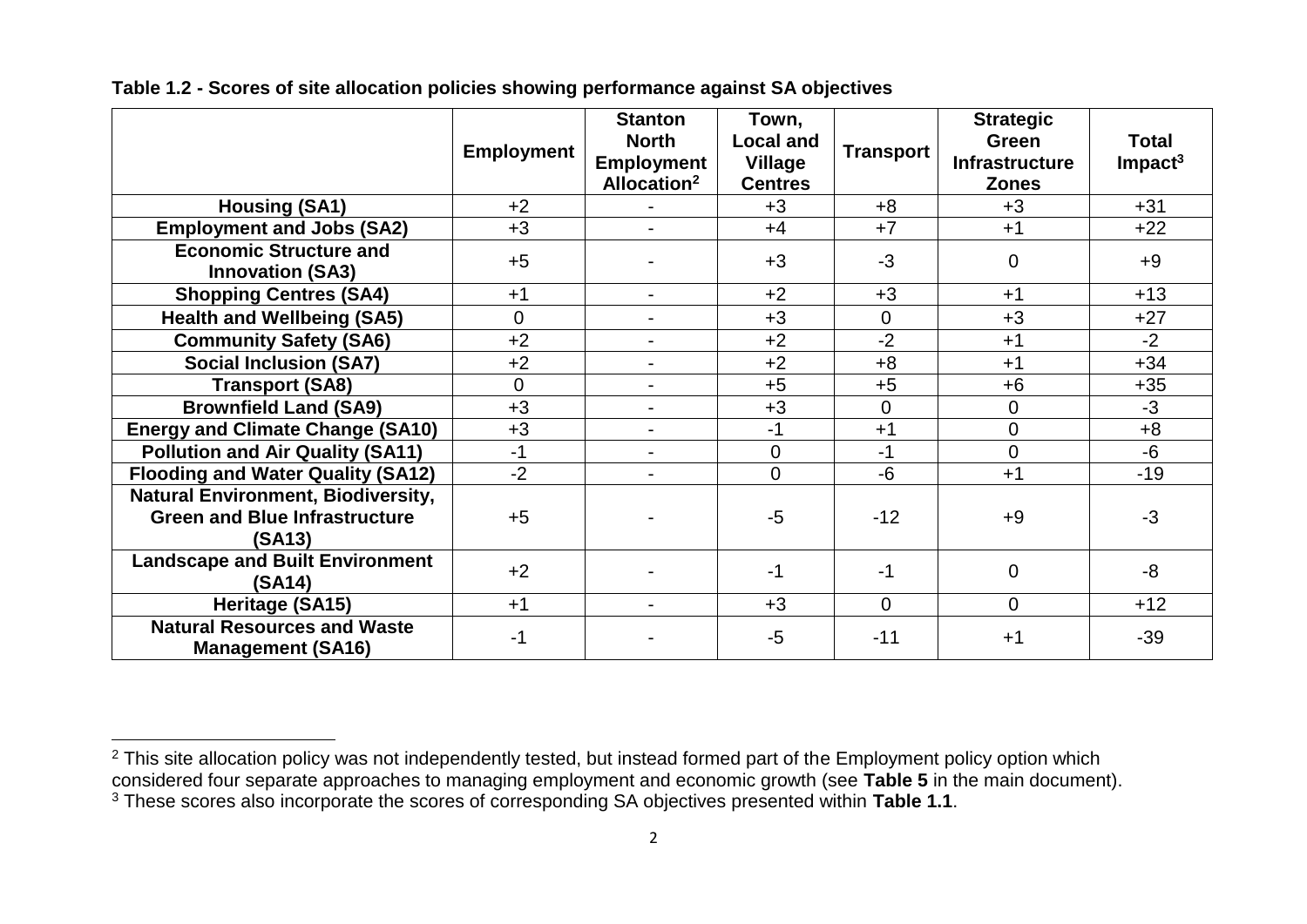| <b>SA Objectives</b>                         | <b>Main predicted</b><br>effects                                                                                                                                            | Probability/<br>frequency                                                                                                                                                                                              | Duration/<br>reversibility                                                                                                                                                                                                                                      | Secondary/<br><b>Synergistic</b><br>effects                                                                                                                                                                                                                                                                                                                                                                                         | <b>Mitigation</b>                                                                                                                                                                                                                              | <b>Comments/</b><br><b>Overall</b><br><b>Effects</b>                                                                                                                                                                                                                                                                                          |
|----------------------------------------------|-----------------------------------------------------------------------------------------------------------------------------------------------------------------------------|------------------------------------------------------------------------------------------------------------------------------------------------------------------------------------------------------------------------|-----------------------------------------------------------------------------------------------------------------------------------------------------------------------------------------------------------------------------------------------------------------|-------------------------------------------------------------------------------------------------------------------------------------------------------------------------------------------------------------------------------------------------------------------------------------------------------------------------------------------------------------------------------------------------------------------------------------|------------------------------------------------------------------------------------------------------------------------------------------------------------------------------------------------------------------------------------------------|-----------------------------------------------------------------------------------------------------------------------------------------------------------------------------------------------------------------------------------------------------------------------------------------------------------------------------------------------|
| Housing (SA1)<br>$+31$                       | The policies will<br>make a<br>significant<br>impact on<br>increasingly the<br>availability of<br>housing and<br>widening of<br>housing<br>opportunities in<br>the Borough. | New house<br>building will be<br>necessary to<br>achieve housing<br>requirement<br>targets. A<br>consistent scale<br>of new house<br>building is likely<br>to occur across<br>most years of<br>the Plan's<br>coverage. | Introducing new<br>housing is<br>necessary<br>across the plan<br>period to ensure<br>the population's<br>ongoing housing<br>needs are met.<br>Once homes are<br>developed, these<br>will form the<br>Borough's<br>expanded and<br>established<br>housing stock. | Delivering high<br>numbers of<br>homes will<br>increase use of<br>energy and the<br>use of natural<br>resources.<br>Additional car<br>trips will be<br>generated due to<br>the need for<br>travel and<br>access jobs and<br>services. The<br>addition of a<br>significant<br>number of new<br>homes will help<br>to free up<br>existing stock,<br>creating<br>additional fluidity<br>in the local<br>market with<br>greater choice. | <b>Building</b><br><b>Regulations</b><br>will deliver<br>improved<br>efficiency of<br>new homes,<br>whilst the<br>development of<br>an improved<br>Green<br>Infrastructure<br>network should<br>provide greater<br>modal choice<br>for travel. | The scale of<br>new housing<br>is set by<br>national<br>planning<br>guidance. The<br>Plan's policies<br>provide a<br>framework in<br>which large-<br>scale<br>development<br>can be<br>pursued in<br>sustainable<br>locations. As a<br>result of the<br>policies,<br>greater<br>diversity will<br>occur in the<br>Borough's<br>housing stock. |
| <b>Employment and</b><br>Jobs (SA2)<br>$+22$ | The emerging<br>policies have<br>demonstrated a                                                                                                                             | The higher score<br>is dependent on<br>the delivery of                                                                                                                                                                 | Though the plan<br>can promote<br>positive                                                                                                                                                                                                                      | There may be a<br>shift in<br>movement of                                                                                                                                                                                                                                                                                                                                                                                           | No significant<br>impacts are<br>envisaged as                                                                                                                                                                                                  | Overall the<br>effect is<br>positive but is                                                                                                                                                                                                                                                                                                   |

## **Table 2 – Assessment of Total, Cumulative and Synergistic Effects**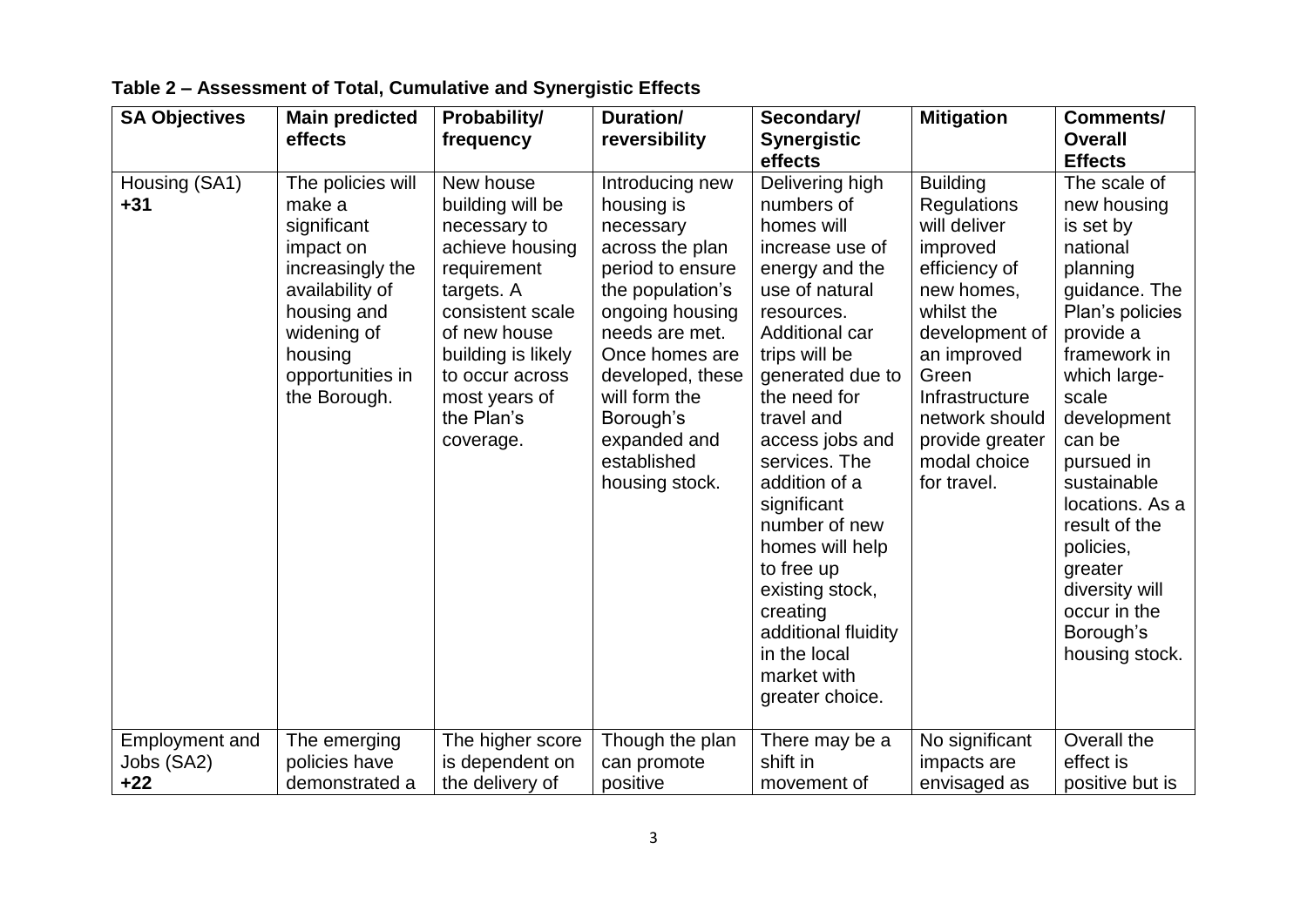| <b>SA Objectives</b> | <b>Main predicted</b><br>effects                                                                                                                                                                                                | Probability/<br>frequency                                                                                                                                                                                                                                                                                                                                                                                                                                                                                                                                                | Duration/<br>reversibility                                                                                                                                                                                                                                                                                                                                                                                                                                                                              | Secondary/<br><b>Synergistic</b><br>effects                                                                                                                                                                                                                                                                                                                                                                                                                                                                | <b>Mitigation</b>                                                                                                                                                                                                                                                                                                                                                                      | <b>Comments/</b><br><b>Overall</b><br><b>Effects</b>                                               |
|----------------------|---------------------------------------------------------------------------------------------------------------------------------------------------------------------------------------------------------------------------------|--------------------------------------------------------------------------------------------------------------------------------------------------------------------------------------------------------------------------------------------------------------------------------------------------------------------------------------------------------------------------------------------------------------------------------------------------------------------------------------------------------------------------------------------------------------------------|---------------------------------------------------------------------------------------------------------------------------------------------------------------------------------------------------------------------------------------------------------------------------------------------------------------------------------------------------------------------------------------------------------------------------------------------------------------------------------------------------------|------------------------------------------------------------------------------------------------------------------------------------------------------------------------------------------------------------------------------------------------------------------------------------------------------------------------------------------------------------------------------------------------------------------------------------------------------------------------------------------------------------|----------------------------------------------------------------------------------------------------------------------------------------------------------------------------------------------------------------------------------------------------------------------------------------------------------------------------------------------------------------------------------------|----------------------------------------------------------------------------------------------------|
|                      | highly positive<br>impact on the<br>employment and<br>job prospects in<br>the Borough.<br>The Stanton<br>Employment<br><b>Allocation has</b><br>played a<br>significant role in<br>achieving<br>benefits for this<br>objective. | the South West<br>of Kirk Hallam<br>Housing<br>Allocation as<br>presently there is<br>a limited range<br>of job providers<br>in Kirk Hallam.<br>The site's<br>delivery is<br>expected to<br>provide notable<br>improvements in<br>the diversity and<br>quality of jobs<br>locally in the<br>long term. The<br>protection and<br>promotion the<br>retail centres<br>plays a vital role<br>too. The village<br>centres already<br>informally exist,<br>with their new<br>protection in<br>retail policy<br>which will likely<br>safeguard<br>benefits to<br>employment and | influences on<br>employment and<br>job prospects in<br>the borough,<br>economic factors<br>will persist which<br>may impact the<br>success of the<br>policies. For<br>instance the<br>COVID-19<br>pandemic, global<br>competition and<br>consumer habits.<br>The flexibility of<br>opportunities<br>also impacts<br>durability. For<br>instance a mix of<br>sectors will be<br>more resilient<br>than one single<br>dominant<br>industry leading<br>to enhanced<br>employment and<br>job opportunities. | goods from<br>typically HGV<br>vehicles to rail<br>freight,<br>supported by the<br><b>Stanton Park</b><br>development<br>which includes<br>industrial and<br>warehouse units<br>with a dedicated<br>rail link.<br>Positive rates of<br>employment and<br>jobs can<br>increase<br>spending in the<br>borough,<br>contributing to<br>the vitality and<br>vibrancy of local<br>businesses.<br>The attraction of<br>jobs and<br>employment may<br>result in<br>residents from<br>further afield<br>residing in | the main<br>effects should<br>be positive. To<br>ensure<br>maximum<br>benefits to this<br>objective, there<br>should be<br>flexibility in this<br>area, for<br>instance a mix<br>of employment<br>sectors<br>(service, retail,<br>industry,<br>education and<br>so on) to<br>maximise<br>opportunities<br>and eliminate<br>threats as<br>employment<br>diversity is<br>more resilient. | subject to the<br>delivery of<br>housing and<br>employment<br>allocations in<br>the Local<br>Plan. |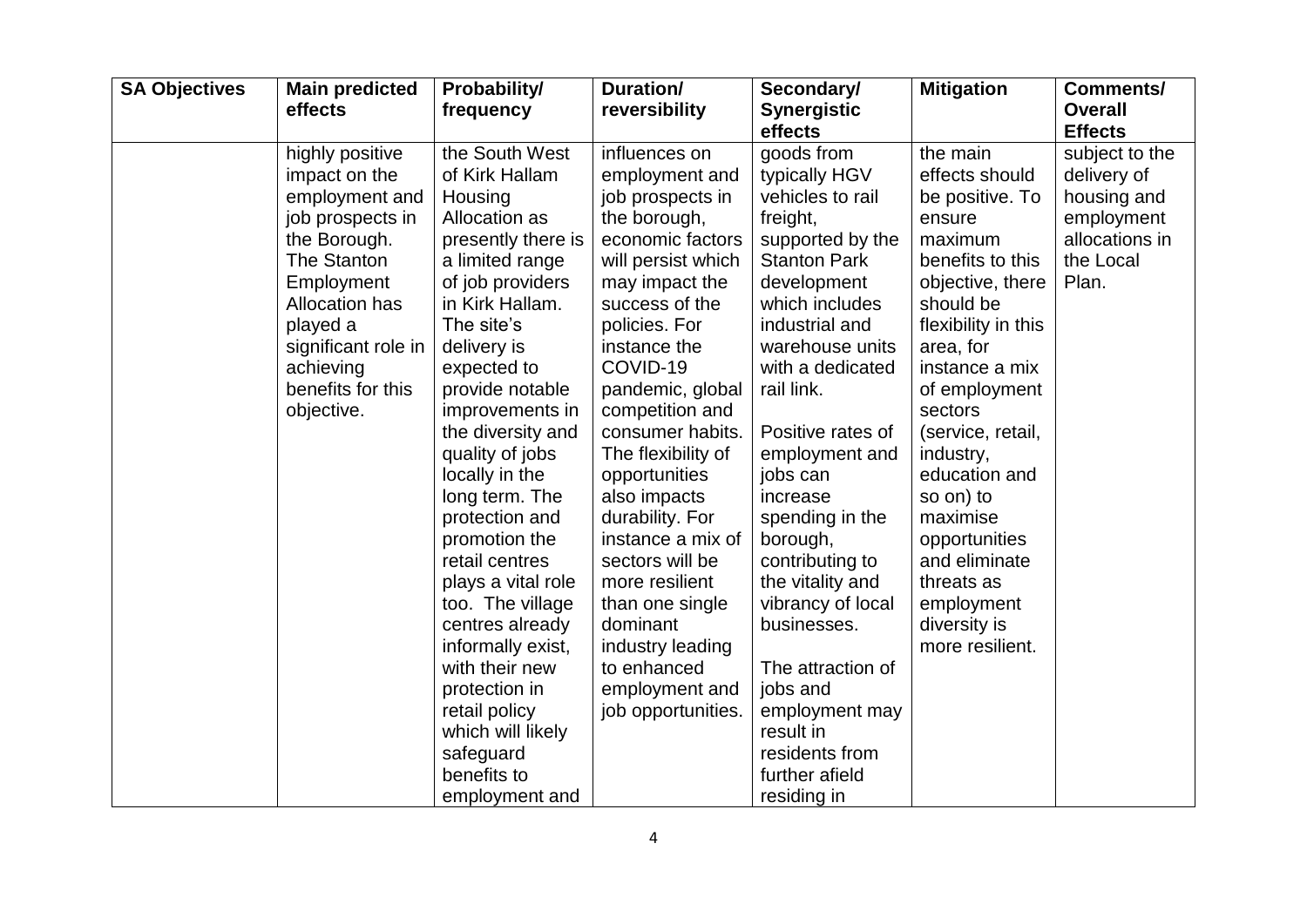| <b>SA Objectives</b>                                  | <b>Main predicted</b><br>effects                                                                                                                                                                                                                                                              | Probability/<br>frequency                                                                                                                                                                                                                                                         | Duration/<br>reversibility                                                                                                                                                                                                                                                                                   | Secondary/<br><b>Synergistic</b><br>effects                                                                                                                                                                                                                       | <b>Mitigation</b>                                                                                                                                                                                                                                                              | <b>Comments/</b><br><b>Overall</b><br><b>Effects</b>                                                                                                                                                                                                   |
|-------------------------------------------------------|-----------------------------------------------------------------------------------------------------------------------------------------------------------------------------------------------------------------------------------------------------------------------------------------------|-----------------------------------------------------------------------------------------------------------------------------------------------------------------------------------------------------------------------------------------------------------------------------------|--------------------------------------------------------------------------------------------------------------------------------------------------------------------------------------------------------------------------------------------------------------------------------------------------------------|-------------------------------------------------------------------------------------------------------------------------------------------------------------------------------------------------------------------------------------------------------------------|--------------------------------------------------------------------------------------------------------------------------------------------------------------------------------------------------------------------------------------------------------------------------------|--------------------------------------------------------------------------------------------------------------------------------------------------------------------------------------------------------------------------------------------------------|
|                                                       |                                                                                                                                                                                                                                                                                               | jobs. The<br>delivery of the<br>retail centre at<br>south Stanton<br>and south west<br>Kirk Hallam are<br>dependent on<br>the housing<br>allocations being<br>developed.                                                                                                          |                                                                                                                                                                                                                                                                                                              | Erewash. With<br>the availability of<br>new homes also<br>being promoted<br>in the local plan,<br>there could be a<br>knock on effect<br>of increased<br>community<br>diversity and<br>increased desire<br>to live and work<br>in Erewash.                        |                                                                                                                                                                                                                                                                                |                                                                                                                                                                                                                                                        |
| Economic<br>Structure and<br>Innovation (SA3)<br>$+9$ | Policies will<br>enable a<br>continuation of<br>the Borough's<br>economic profile<br>and through the<br>protection of key<br>employment<br>zones and<br>provision of a<br>strategic-scale<br>employment<br>site. This will<br>offer<br>opportunities for<br>business growth<br>and attracting | The scale of new<br>employment<br>space at Stanton<br>North allows for<br>significant<br>inward<br>investment and<br>growth. This will<br>endure through<br>most of the early<br>stages of the<br>plan period as<br>land becomes<br>available for a<br>range of<br>economic uses. | The availability<br>of land to<br>support a<br>diversification of<br>economic<br>structure will<br>accelerate<br>through the latter<br>years of the plan<br>period. Once<br>new businesses<br>locate upon the<br>site, this will<br>heavily influence<br>the permanence<br>of a re-enforced<br>structure and | The creation of<br>strategic-scale<br>employment<br>opportunities will<br>generate<br>additional traffic<br>to and from the<br>site. The scale of<br>building across<br>the land will also<br>see the<br>heightened use<br>of natural<br>resources and<br>energy. | Policy<br>provision for<br>the reopening<br>of a rail link<br>into the<br><b>Stanton site</b><br>can contribute<br>to a reduced<br>amount of<br>industrial traffic<br>using local<br>roads, also<br>limiting HGV<br>movements.<br>New industrial<br>stock will<br>expect to be | The plan<br>overall<br>performs<br>positively<br>against this<br>objective.<br>Effects on the<br>SA framework<br>of objectives is<br>largely<br>positive, with<br>the exception<br>of traffic<br>generated by<br>the<br>development<br>of a strategic- |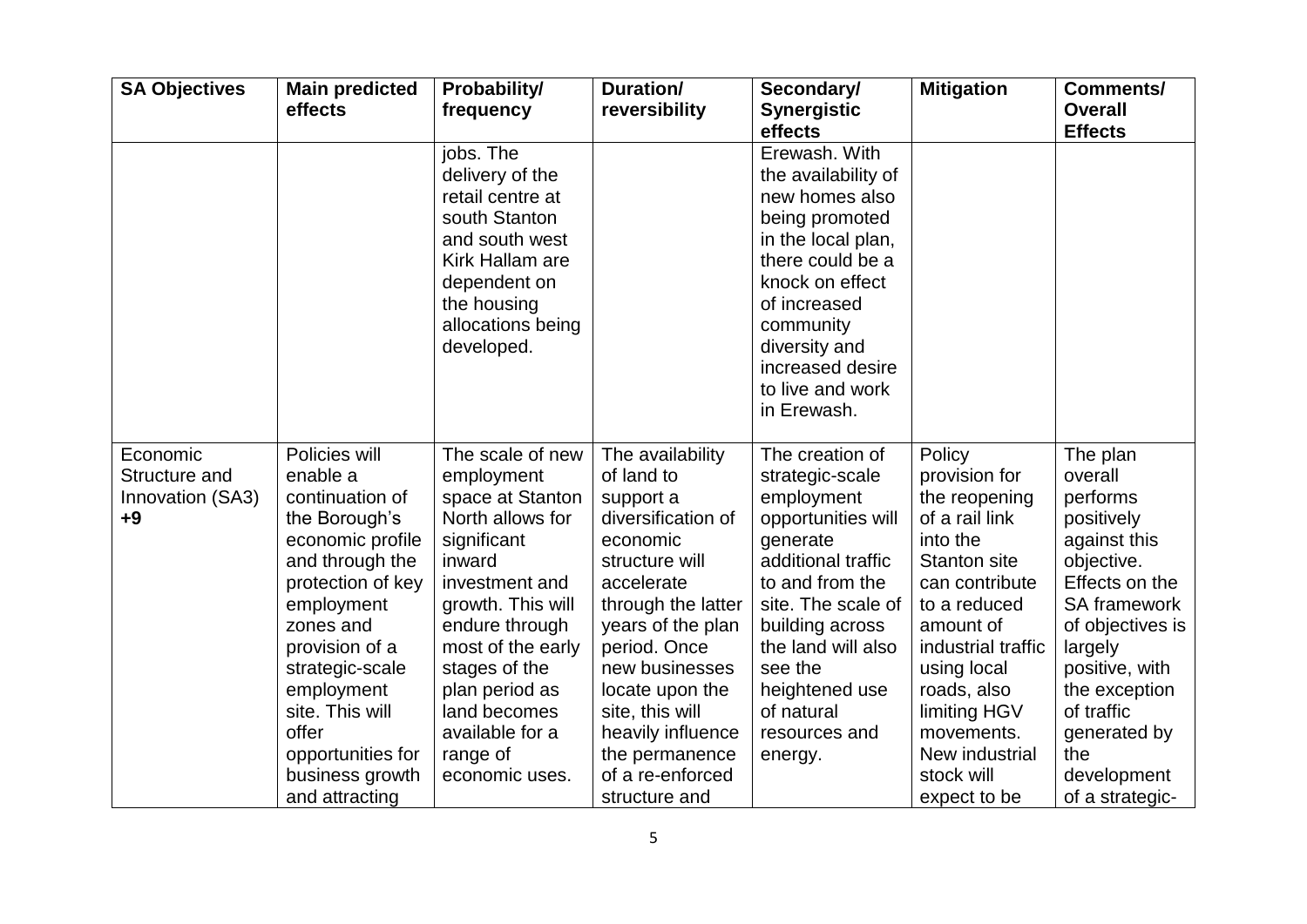| <b>SA Objectives</b>                  | <b>Main predicted</b><br>effects                                                                                       | Probability/<br>frequency                                                                                                                                                                                                                                                                                                                                           | Duration/<br>reversibility                                                                                                                                                                                                                                                                      | Secondary/<br><b>Synergistic</b><br>effects                                                                                                                                                                                                                                                                                                    | <b>Mitigation</b>                                                                                                                                                                                                                                                                                               | <b>Comments/</b><br><b>Overall</b><br><b>Effects</b>                                                                                                               |
|---------------------------------------|------------------------------------------------------------------------------------------------------------------------|---------------------------------------------------------------------------------------------------------------------------------------------------------------------------------------------------------------------------------------------------------------------------------------------------------------------------------------------------------------------|-------------------------------------------------------------------------------------------------------------------------------------------------------------------------------------------------------------------------------------------------------------------------------------------------|------------------------------------------------------------------------------------------------------------------------------------------------------------------------------------------------------------------------------------------------------------------------------------------------------------------------------------------------|-----------------------------------------------------------------------------------------------------------------------------------------------------------------------------------------------------------------------------------------------------------------------------------------------------------------|--------------------------------------------------------------------------------------------------------------------------------------------------------------------|
|                                       | new industries<br>to diversify<br>Erewash's<br>economy.                                                                |                                                                                                                                                                                                                                                                                                                                                                     | offer scope for<br>longer-term<br>innovation.                                                                                                                                                                                                                                                   |                                                                                                                                                                                                                                                                                                                                                | constructed to<br>a heightened<br>specification to<br>boost energy<br>efficiency.                                                                                                                                                                                                                               | scale<br>employment<br>site, but rail-<br>access offers<br>sizeable<br>scope for<br>diversity of<br>uses across<br>the site.                                       |
| Shopping<br>Centres<br>(SA4)<br>$+13$ | The emerging<br>policies have<br>demonstrated a<br>positive impact<br>on shopping<br>centres and<br>retail conditions. | The delivery of<br>benefits is partly<br>the result of the<br>proposed<br>housing<br>allocations.<br>Development at<br>these site would<br>result in<br>additional<br>populations that<br>will use nearby<br>facilities,<br>contributing to<br>the vitality and<br>vibrancy of<br>existing centres.<br>Some of the<br>allocations also<br>warrant<br>development of | Because of the<br>largely positive<br>performance, the<br>Plan will<br>continue to<br>deliver benefits<br>across the<br>duration of the<br>Plan's period.<br>It's important<br>that the<br>shopping centres<br>provide for the<br>needs of<br>residents to<br>ensure longevity<br>and vibrancy. | The approach to<br>shopping centres<br>will help protect<br>and promote the<br>local economy<br>and also<br>stimulate<br>regeneration in<br>and around the<br>centres.<br>The Long Eaton<br>Town Deal was<br>recently secured<br>which will have a<br>positive impact<br>on the<br>designated<br>centre,<br>surrounding area<br>and community. | The vitality and<br>viability of<br>shopping<br>centres is<br>fragile to<br>external<br>conditions,<br>such as the<br>Covid 19<br>pandemic,<br>online<br>competition<br>and the rising<br>dominance of<br>supermarkets<br>in the retail<br>market. To<br>reduce risk and<br>damage from<br>external<br>factors, | The<br>conclusions<br>from SA4<br>demonstrate<br>that the<br>policies in the<br>Local Plan are<br>set to have a<br>beneficial<br>impact on<br>shopping<br>centres. |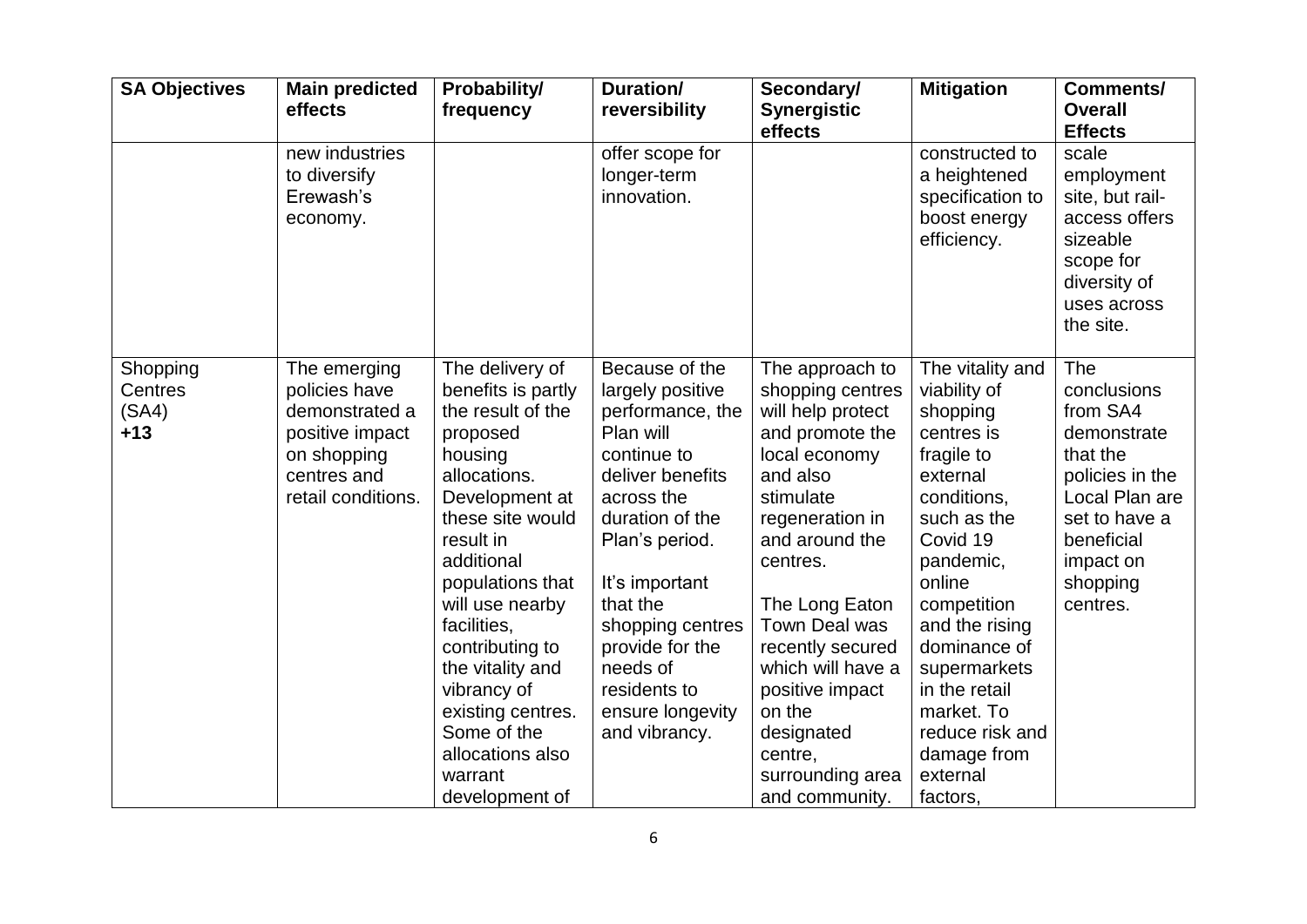| <b>SA Objectives</b>                   | <b>Main predicted</b><br>effects                                                                                                                                                                                                                                                                                                                               | Probability/<br>frequency                                                                                                                                                                                                | Duration/<br>reversibility                                                                                                                                                                                                                                                                                                                                                                                                                      | Secondary/<br><b>Synergistic</b><br>effects                                                                                                                                                                                                                                                                                                                                                                                                 | <b>Mitigation</b>                                                                                                                                                                                                                                                                                                                            | Comments/<br><b>Overall</b><br><b>Effects</b>                                                                                                                                                                     |
|----------------------------------------|----------------------------------------------------------------------------------------------------------------------------------------------------------------------------------------------------------------------------------------------------------------------------------------------------------------------------------------------------------------|--------------------------------------------------------------------------------------------------------------------------------------------------------------------------------------------------------------------------|-------------------------------------------------------------------------------------------------------------------------------------------------------------------------------------------------------------------------------------------------------------------------------------------------------------------------------------------------------------------------------------------------------------------------------------------------|---------------------------------------------------------------------------------------------------------------------------------------------------------------------------------------------------------------------------------------------------------------------------------------------------------------------------------------------------------------------------------------------------------------------------------------------|----------------------------------------------------------------------------------------------------------------------------------------------------------------------------------------------------------------------------------------------------------------------------------------------------------------------------------------------|-------------------------------------------------------------------------------------------------------------------------------------------------------------------------------------------------------------------|
|                                        |                                                                                                                                                                                                                                                                                                                                                                | new retail<br>centres (south<br>Stanton and<br>south west Kirk<br>Hallam).                                                                                                                                               |                                                                                                                                                                                                                                                                                                                                                                                                                                                 |                                                                                                                                                                                                                                                                                                                                                                                                                                             | diversity and<br>flexibility in<br>retail centre<br>uses should be<br>promoted.                                                                                                                                                                                                                                                              |                                                                                                                                                                                                                   |
| Health and<br>Wellbeing (SA5)<br>$+27$ | Assessment has<br>shown the draft<br>portfolio of<br>policies perform<br>exceedingly well<br>against this<br>objective with<br>benefits largely<br>derived at the<br>proposed<br>housing<br>allocation sites<br>through the<br>introduction of<br>new open<br>space, access to<br>green and blue<br>infrastructure<br>and improved<br>access to<br>facilities. | The effects are<br>dependent on<br>housing<br>development of<br>taking place at<br>identified<br>locations. Should<br>these happen,<br>the effects listed<br>would gradually<br>increase in a<br>sustained<br>frequency. | Effects are likely<br>to last across the<br>duration of the<br>plan period from<br>the point in<br>which allocations<br>begin to see<br>development<br>and the<br>introduction of<br>infrastructure<br>that supports<br>health and<br>wellbeing,<br>particularly the<br>creation of new<br>green spaces. At<br>such time,<br>effects would not<br>be reversible,<br>but would see<br>benefits<br>supporting a<br>healthier local<br>population. | The policies are<br>expected to<br>compliment work<br>developing a<br>HMA-based<br><b>Green and Blue</b><br>Infrastructure<br>Strategy for<br>Greater<br>Nottingham. The<br>creation of new<br>spaces/improved<br>GI through<br>strategic housing<br>and employment<br>development will<br>provide greater<br>opportunities for<br>residents to lead<br>healthier<br>lifestyles by<br>increasing<br>access to new<br>assets and<br>offering | Whilst the<br>positive nature<br>of the policies<br>effects on the<br>objective are<br>clearly defined,<br><b>Strategic</b><br>Policy 1.1<br>requires new<br>strategic<br>housing sites<br>to demonstrate<br>a number of<br>design-<br>orientated<br>elements that<br>can further<br>advance<br>performance of<br>policies on<br><b>SA5.</b> | The<br>conclusions<br>derived from<br>SA <sub>5</sub><br>demonstrates<br>that policies<br>are set to play<br>a beneficial<br>role in<br>delivering<br>sustainability<br>in regards to<br>health and<br>wellbeing. |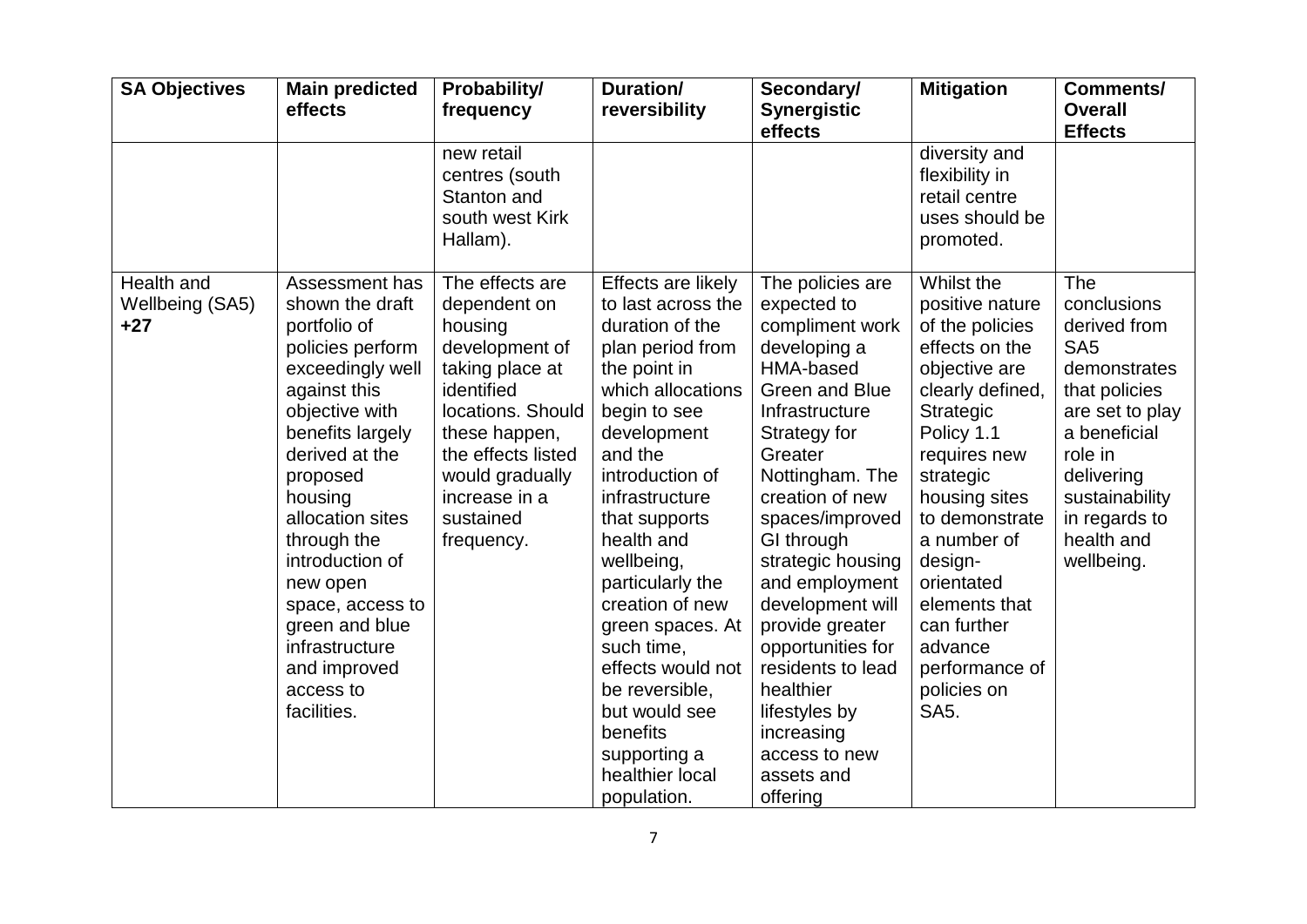| <b>SA Objectives</b>            | <b>Main predicted</b><br>effects                                                                                                                                                                                                                                                                                                                                                                                                                                                 | Probability/<br>frequency                                                                                                                                                                                                                                                                                                                                                                                                                    | <b>Duration/</b><br>reversibility                                                                                                                                                                                                                                                                                                                                                                                                             | Secondary/<br><b>Synergistic</b><br>effects                                                                                                                                          | <b>Mitigation</b>                                                                                                                                                                                                                                                                                                                                                                         | <b>Comments/</b><br><b>Overall</b><br><b>Effects</b>                                                                                                                                                                     |
|---------------------------------|----------------------------------------------------------------------------------------------------------------------------------------------------------------------------------------------------------------------------------------------------------------------------------------------------------------------------------------------------------------------------------------------------------------------------------------------------------------------------------|----------------------------------------------------------------------------------------------------------------------------------------------------------------------------------------------------------------------------------------------------------------------------------------------------------------------------------------------------------------------------------------------------------------------------------------------|-----------------------------------------------------------------------------------------------------------------------------------------------------------------------------------------------------------------------------------------------------------------------------------------------------------------------------------------------------------------------------------------------------------------------------------------------|--------------------------------------------------------------------------------------------------------------------------------------------------------------------------------------|-------------------------------------------------------------------------------------------------------------------------------------------------------------------------------------------------------------------------------------------------------------------------------------------------------------------------------------------------------------------------------------------|--------------------------------------------------------------------------------------------------------------------------------------------------------------------------------------------------------------------------|
|                                 |                                                                                                                                                                                                                                                                                                                                                                                                                                                                                  |                                                                                                                                                                                                                                                                                                                                                                                                                                              |                                                                                                                                                                                                                                                                                                                                                                                                                                               | alternative<br>modals choices<br>to travel.                                                                                                                                          |                                                                                                                                                                                                                                                                                                                                                                                           |                                                                                                                                                                                                                          |
| Community<br>Safety (SA6)<br>-2 | The overarching<br>negative impact<br>of this objective<br>relates to the<br>strategic<br>housing sites<br>urbanising the<br>Green Belt,<br>which would<br>initially impede<br>community<br>safety. Though<br>rural areas do<br>suffer from<br>crime, the<br>creation of new<br>neighbourhoods<br>will provide<br>opportunity for<br>criminal activity<br>to occur. Overall<br>the development<br>of housing can<br>still have an<br>eventual positive<br>impact on<br>community | Though negative<br>impacts have<br>been associated<br>with the<br>development of<br>the housing<br>allocations, it<br>does not<br>necessarily<br>mean community<br>safety is<br>jeopardised<br>because of<br>development.<br>There are<br>mitigation<br>measures that<br>can be<br>implemented to<br>avoid risk to<br>community<br>safety. Though it<br>is still evident<br>that through<br>housing delivery,<br>community<br>safety will be | Changing design<br>that encourages<br>community<br>safety would be<br>hard to reverse<br>as the principles<br>would be<br>embedded in<br>new<br>development,<br>therefore it is<br>best to embed<br>design from the<br>very beginning.<br>Urban planning<br>and design can<br>govern<br>community<br>safety to a<br>certain point<br>though it should<br>be noted that<br>humanistic<br>behaviour can<br>be hard to fully<br>control in terms | The impact on<br>community<br>safety at the<br>proposed<br>housing<br>allocations could<br>have a knock-<br>on-effect for<br>existing<br>neighbouring<br>housing and<br>communities. | Strategic<br>Policy 1.1 will<br>govern design<br>principles<br>which can be<br>used to<br>alleviate<br>community<br>safety issues.<br>Good design<br>principles<br>include<br>walkable<br>streets, well lit<br>areas and<br>creating a<br>sense of eyes<br>overlooking<br>secluded<br>areas. For<br>example taller<br>buildings by<br>alleyways.<br>During the<br>planning<br>application | <b>Despite</b><br>presenting a<br>negative<br>score,<br>community<br>safety issues<br>can be<br>mitigated<br>through good<br>design so<br>overall a<br>positive<br>outcome can<br>be generated,<br>post-<br>development. |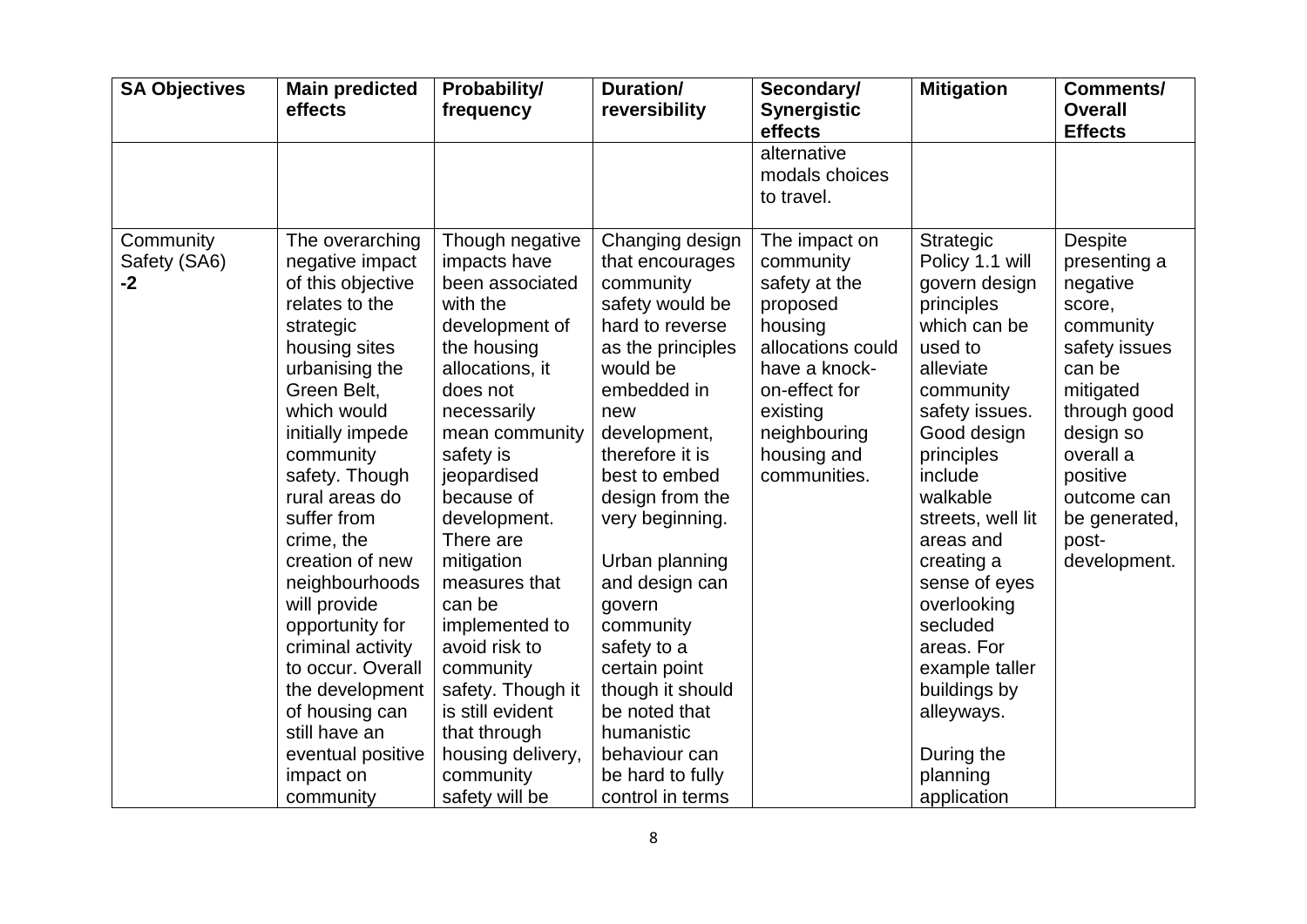| <b>SA Objectives</b>               | <b>Main predicted</b><br>effects                                                                                                                  | <b>Probability/</b><br>frequency                                                                                                                                                                                                                                                           | Duration/<br>reversibility                                                                                                                                                                                                                                                                                                                                | Secondary/<br><b>Synergistic</b><br>effects                                                                                                                                                                                                                                                                                                                                                       | <b>Mitigation</b>                                                                                                                                                                                                                                                                                                        | <b>Comments/</b><br><b>Overall</b><br><b>Effects</b>                                                                                                                                                                                                               |
|------------------------------------|---------------------------------------------------------------------------------------------------------------------------------------------------|--------------------------------------------------------------------------------------------------------------------------------------------------------------------------------------------------------------------------------------------------------------------------------------------|-----------------------------------------------------------------------------------------------------------------------------------------------------------------------------------------------------------------------------------------------------------------------------------------------------------------------------------------------------------|---------------------------------------------------------------------------------------------------------------------------------------------------------------------------------------------------------------------------------------------------------------------------------------------------------------------------------------------------------------------------------------------------|--------------------------------------------------------------------------------------------------------------------------------------------------------------------------------------------------------------------------------------------------------------------------------------------------------------------------|--------------------------------------------------------------------------------------------------------------------------------------------------------------------------------------------------------------------------------------------------------------------|
|                                    | safety through<br>the creation of<br>more vibrant<br>and busier<br>neighbourhoods.                                                                | altered with the<br>land use change.                                                                                                                                                                                                                                                       | of committing<br>crimes and<br>impeding<br>community<br>safety.                                                                                                                                                                                                                                                                                           |                                                                                                                                                                                                                                                                                                                                                                                                   | stage of the<br>allocations,<br>development<br>management<br>can influence<br>good design to<br>help alleviate<br>community<br>safety issues.                                                                                                                                                                            |                                                                                                                                                                                                                                                                    |
| Social Inclusion<br>(SA7)<br>$+34$ | Assessment<br>predicts strong<br>sustainability<br>benefits through<br>the<br>implementation<br>of the site-based<br>and topic-based<br>policies. | The assessed<br>benefits would<br>only be delivered<br>with the<br>implementation<br>of strategic<br>housing<br>development via<br>site policies.<br>Once<br>development<br>commences, the<br>benefits of<br>greater access<br>to local services<br>and facilities will<br>begin to occur. | The positive<br>outcomes from<br>the policies<br>implementation<br>will persist<br>throughout the<br>Plan period once<br>construction<br>begins. The<br>increased<br>access to<br>services and<br>greater scope for<br>participation in<br>localised<br>activities is<br>unlikely to be<br>reversed,<br>although this is<br>dependent on<br>the continued | The increase in<br>local facilities<br>likely as a result<br>of this set of<br>policies should<br>see benefits in<br>terms of how the<br>population<br>access local<br>services. Greater<br>access offers the<br>population more<br>scope to use<br>non-motorised<br>means to reach<br>facilities resulting<br>in improved air<br>quality and<br>healthier<br>communities, in<br>turn, helping to | An absence of<br>negative<br>scores<br>assessed<br>throughout<br>SA7's<br>appraisal<br>reaffirms the<br>sustainability of<br>the policy<br>framework.<br>The locating of<br>strategic<br>development<br>on public<br>transport<br>corridors, with<br>close proximity<br>to existing<br>centres or with<br>new facilities | Similarly to<br>SA5, the<br>strong positive<br>contribution<br>policies would<br>have on<br>furthering the<br>levels of social<br>inclusion<br>demonstrates<br>that policies<br>would help<br>strengthen the<br>Plan's social<br>credentials<br>across<br>Erewash. |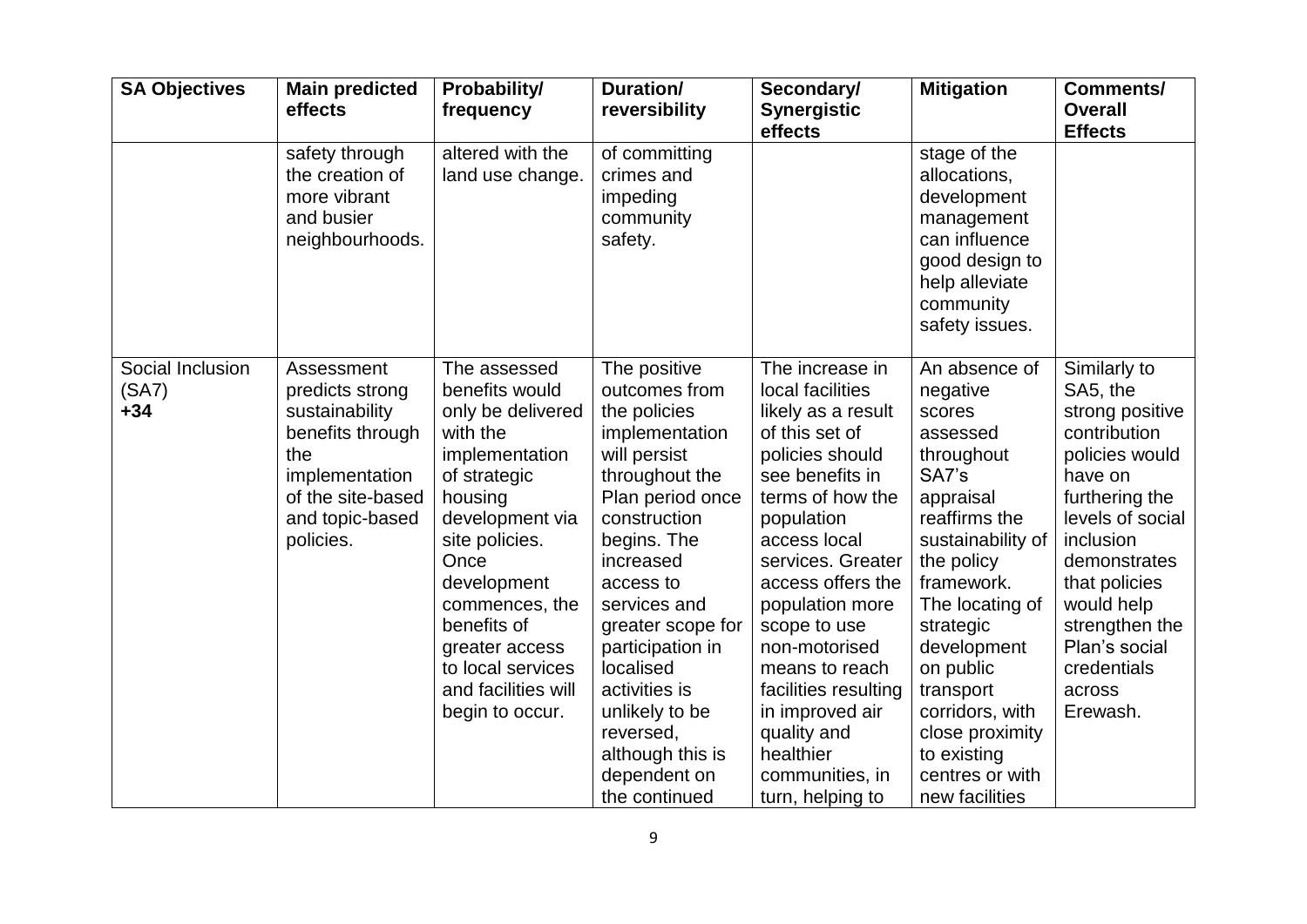| <b>SA Objectives</b>     | <b>Main predicted</b><br>effects                                                                                                                                                                                                                                                                                                                                                                                              | <b>Probability/</b><br>frequency                                                                                                                                                                                                                                                                                                                                                                                          | Duration/<br>reversibility                                                                                                                                                                                                                                                                                                                                                                                                   | Secondary/<br><b>Synergistic</b><br>effects                                                                                                                                                                                                                                                                                                                                                 | <b>Mitigation</b>                                                                                                                                                                                                                                                                                                                                      | <b>Comments/</b><br><b>Overall</b><br><b>Effects</b>                                                                                                                                                                                                                                                                                     |
|--------------------------|-------------------------------------------------------------------------------------------------------------------------------------------------------------------------------------------------------------------------------------------------------------------------------------------------------------------------------------------------------------------------------------------------------------------------------|---------------------------------------------------------------------------------------------------------------------------------------------------------------------------------------------------------------------------------------------------------------------------------------------------------------------------------------------------------------------------------------------------------------------------|------------------------------------------------------------------------------------------------------------------------------------------------------------------------------------------------------------------------------------------------------------------------------------------------------------------------------------------------------------------------------------------------------------------------------|---------------------------------------------------------------------------------------------------------------------------------------------------------------------------------------------------------------------------------------------------------------------------------------------------------------------------------------------------------------------------------------------|--------------------------------------------------------------------------------------------------------------------------------------------------------------------------------------------------------------------------------------------------------------------------------------------------------------------------------------------------------|------------------------------------------------------------------------------------------------------------------------------------------------------------------------------------------------------------------------------------------------------------------------------------------------------------------------------------------|
|                          |                                                                                                                                                                                                                                                                                                                                                                                                                               |                                                                                                                                                                                                                                                                                                                                                                                                                           | availability of<br>facilities close to,<br>or as part of,<br>new strategic<br>development.                                                                                                                                                                                                                                                                                                                                   | strengthen<br>centres roles in<br>serving local<br>populations.                                                                                                                                                                                                                                                                                                                             | as part of<br>proposals help<br>to confirm the<br>positive impact<br>of Plan<br>policies.                                                                                                                                                                                                                                                              |                                                                                                                                                                                                                                                                                                                                          |
| Transport (SA8)<br>$+35$ | A very positive<br>outcome for<br>transport is<br>expected from<br>the Local Plan<br>from a<br>combination of<br>the housing<br>allocations and<br>individual<br>policies (Town,<br>Local and<br>Village Centres,<br>Transport and<br><b>Strategic Green</b><br>Infrastructure<br>Zones). This is<br>despite the HS2<br>option scoring<br>negatively, with<br>very few<br>benefits being<br>highlighted in<br>the assessment. | Joint venture<br>partnership<br>working<br>with relevant<br>agencies such<br>as Derbyshire<br>Highways<br>Authority and<br>Derbyshire<br><b>County Council's</b><br>Public Right of<br>Way Team and<br>local groups who<br>manage<br>pathways will be<br>necessary for<br>the proposed<br>allocations and<br>green corridor<br>routes. The<br>allocation of key<br><b>Strategic Green</b><br>Infrastructure<br>Zones will | Once a road is<br>created, it will<br>form a vital part<br>of the<br>surrounding road<br>network, this is<br>applicable to the<br>proposed Kirk<br><b>Hallam Relief</b><br>Road.<br><b>Strategic Green</b><br>Infrastructure<br>Zones should be<br>flexible to allow<br>new<br>developments to<br>connect onto the<br>network though<br>all will become<br>permanent<br>fixtures of the<br>Borough's Green<br>Infrastructure | The proposed<br><b>Kirk Hallam</b><br>Relief Road will<br>relieve traffic<br>stress off<br>retrospective<br>networks.<br>Though air<br>pollution from<br>traffic will be<br>created.<br>Enhanced<br><b>Strategic Green</b><br>Infrastructure<br>Zones will<br>promote non-<br>motorised<br>transport routes<br>which will benefit<br>the environment<br>and user's health<br>and wellbeing. | A bus route<br>may be<br>instigated on<br>Kirk Hallam<br><b>Relief Road to</b><br>allow<br>sustainable<br>travel and<br>provide an<br>alternative to<br>private car<br>transport.<br>The Kirk<br><b>Hallam Relief</b><br>Road can be<br>positioned in a<br>location that<br>poses the least<br>risk to<br>environment<br>harm in terms<br>of damage to | Overall this<br>object will<br>benefit greatly<br>from the Local<br>Plan policies.<br>The Kirk<br><b>Hallam Relief</b><br>Road will<br>evidently<br>provide great<br>benefits to<br>connectivity<br>across the<br>Borough and<br>help relieve<br>current traffic<br>and<br>congestion in<br>the<br>neighbouring<br>villages and<br>town. |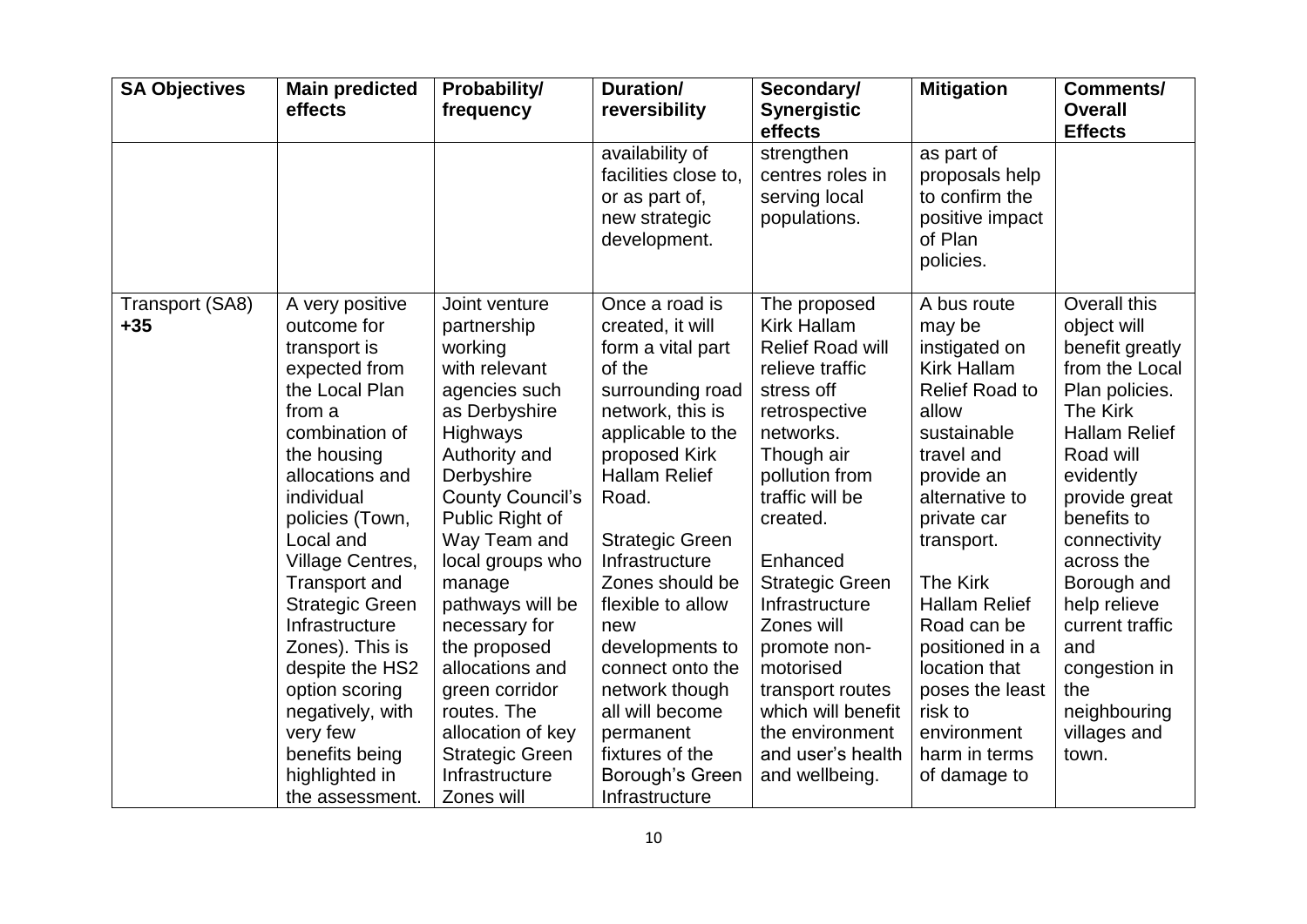| <b>SA Objectives</b>            | <b>Main predicted</b><br>effects | <b>Probability/</b><br>frequency                                                                                                                                                                                                                                                                                                                                                                                                                               | Duration/<br>reversibility                                           | Secondary/<br><b>Synergistic</b><br>effects                                                                                                                                                                            | <b>Mitigation</b>                                                                                                                                                                                                                                                                                                                                  | <b>Comments/</b><br><b>Overall</b><br><b>Effects</b> |
|---------------------------------|----------------------------------|----------------------------------------------------------------------------------------------------------------------------------------------------------------------------------------------------------------------------------------------------------------------------------------------------------------------------------------------------------------------------------------------------------------------------------------------------------------|----------------------------------------------------------------------|------------------------------------------------------------------------------------------------------------------------------------------------------------------------------------------------------------------------|----------------------------------------------------------------------------------------------------------------------------------------------------------------------------------------------------------------------------------------------------------------------------------------------------------------------------------------------------|------------------------------------------------------|
|                                 |                                  | enhance existing<br>sustainable<br>transport<br>infrastructure<br>through the long<br>term protection<br>and<br>enhancement of<br>key zones and<br>provide an<br>alternative to<br>using motor<br>vehicles to get to<br>a destination.<br><b>Benefits will</b><br>likely be excelled<br>from investment<br>from the<br>developers of<br>the housing<br>allocations.<br>The delivery of<br>HS2 is subject to<br>Central<br>Government's<br>agenda and<br>plans. | network in order<br>to promote<br>connectivity and<br>accessibility. | HS2 is expected<br>to deliver<br>economic<br>benefits in terms<br>of connectivity to<br>London and job<br>opportunities for<br>local populations<br>due to the<br>location of the<br>East Midlands<br>Gateway Station. | local<br>biodiversity.<br><b>Buffer zones</b><br>can be placed<br>around the<br><b>Relief Road to</b><br>combat noise<br>and air<br>pollution of<br>nearby<br>communities.<br>Landscaping<br>surrounding<br>the road can<br>also be<br>implemented to<br>aid integration<br>with the<br>landscape and<br>also aid<br>biodiversity<br>enhancements. |                                                      |
| <b>Brownfield Land</b><br>(SA9) | The use of<br>brownfield land    | The use of<br>greenfield land                                                                                                                                                                                                                                                                                                                                                                                                                                  | The use of<br>greenfield land                                        | The use of<br>greenfield land                                                                                                                                                                                          | The policies<br>encourage a                                                                                                                                                                                                                                                                                                                        | Overall, it is<br>important to                       |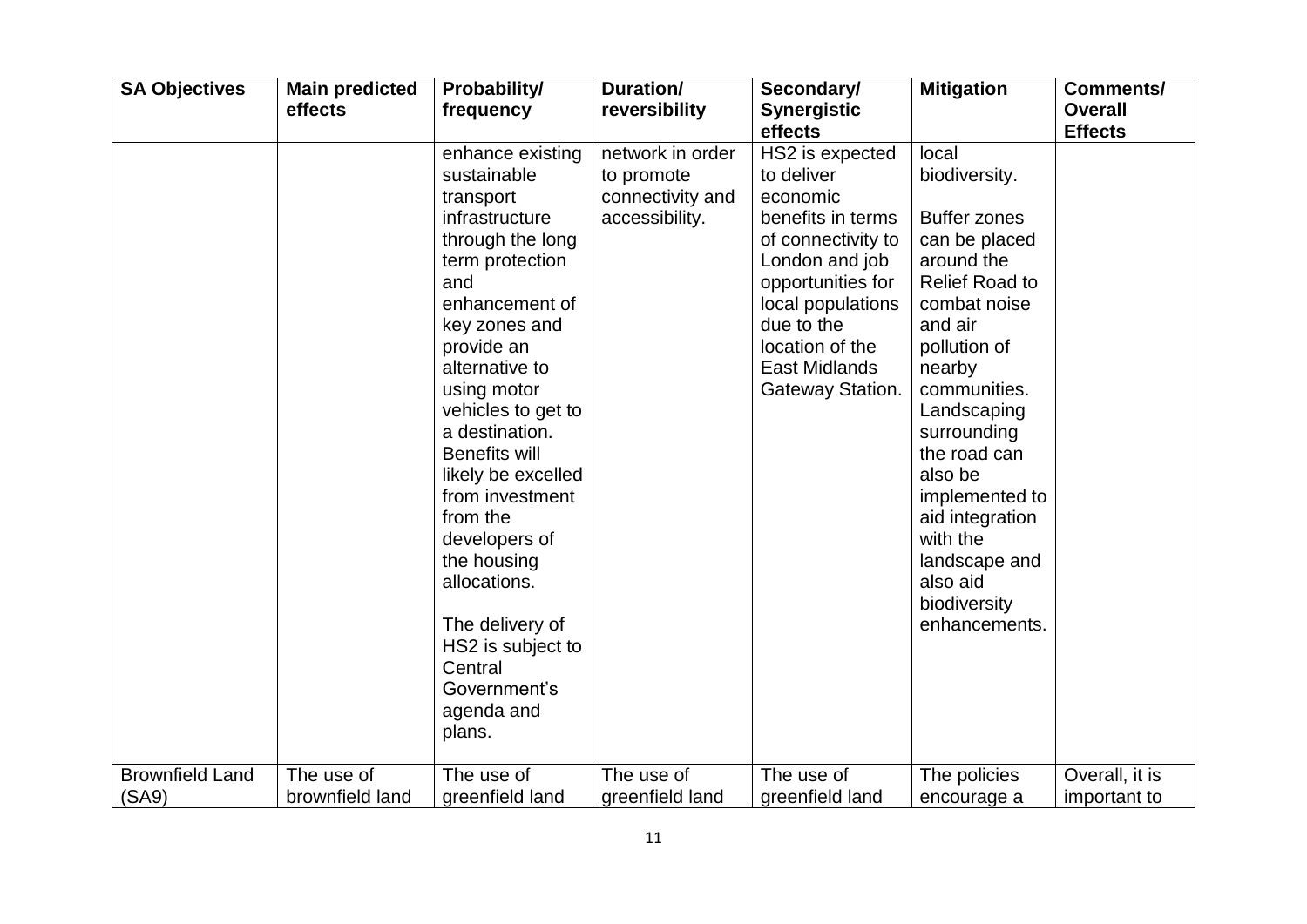| <b>SA Objectives</b> | <b>Main predicted</b><br>effects                                                                                                                                                                                                                                                                                                                                                           | <b>Probability/</b><br>frequency                                                                                                                                                                                                                                                                                                                                                                                                                                                             | Duration/<br>reversibility                                                                                                                                                                                                                                                                | Secondary/<br><b>Synergistic</b><br>effects                                                                                                                                                                                                                                                                                                                                                                                                                                 | <b>Mitigation</b>                                                                                                                                                                                                                                                                                                                                                                                                                                                                                      | <b>Comments/</b><br><b>Overall</b><br><b>Effects</b>                                                                                                                                                                                                                                                                                                                                                                                               |
|----------------------|--------------------------------------------------------------------------------------------------------------------------------------------------------------------------------------------------------------------------------------------------------------------------------------------------------------------------------------------------------------------------------------------|----------------------------------------------------------------------------------------------------------------------------------------------------------------------------------------------------------------------------------------------------------------------------------------------------------------------------------------------------------------------------------------------------------------------------------------------------------------------------------------------|-------------------------------------------------------------------------------------------------------------------------------------------------------------------------------------------------------------------------------------------------------------------------------------------|-----------------------------------------------------------------------------------------------------------------------------------------------------------------------------------------------------------------------------------------------------------------------------------------------------------------------------------------------------------------------------------------------------------------------------------------------------------------------------|--------------------------------------------------------------------------------------------------------------------------------------------------------------------------------------------------------------------------------------------------------------------------------------------------------------------------------------------------------------------------------------------------------------------------------------------------------------------------------------------------------|----------------------------------------------------------------------------------------------------------------------------------------------------------------------------------------------------------------------------------------------------------------------------------------------------------------------------------------------------------------------------------------------------------------------------------------------------|
| $-3$                 | to accommodate<br>strategic new<br>development is<br>likely to impact<br>on the effective<br>use of such land<br>and the<br>biodiversity<br>interests/value<br>which currently<br>exist. Policies do<br>maximise the<br>use of<br>brownfield land<br>across the<br>Borough,<br>although<br>insufficient<br>amounts exist to<br>avoid greenfield<br>development<br>from being<br>necessary. | to accommodate<br>housing<br>development will<br>be required to<br>deliver a<br>sizeable<br>component of<br>Erewash's new<br>homes. The<br>commencement<br>of construction<br>will see the need<br>for greenfield<br>land to deliver<br>housing figures,<br>although<br>assessment of<br>biodiversity<br>value at this<br>locations will<br>occur. The<br>frequency of use<br>of greenfield<br>land for<br>allocations will<br>be persistent<br>and sustained<br>throughout<br>construction. | to accommodate<br>strategic housing<br>development will<br>endure<br>throughout the<br>plan period.<br>Once<br>construction<br>commences then<br>this will impact<br>upon the<br>efficiency of how<br>brownfield land<br>is managed<br>across the<br>Borough and will<br>be irreversible. | will impact<br>sustainability in a<br>number of ways.<br>Construction on<br>largely<br>undeveloped<br>land will<br>introduce<br>aspects such as<br>energy use,<br>newly-created<br>traffic and<br>increase the use<br>of natural<br>resources, whilst<br>also altering the<br>ability of land to<br>absorb rainwater<br>and impacting on<br>ground drainage.<br>Site conditions<br>which support<br>wildlife habitats<br>are also<br>inevitably likely<br>to face pressure. | significant<br>amount of new<br>housing in<br>urban areas on<br>brownfield<br>land. Regular<br>updating of the<br><b>Brownfield</b><br><b>Land Register</b><br>encourages<br>new<br>opportunities to<br>minimise<br>greenfield<br>development.<br>Where<br>development<br>on greenfield<br>sites is<br>necessary,<br>provision is<br>made for good<br>quality design,<br>both in terms<br>of layout,<br>connectivity to<br>surrounding<br>development,<br>provision of<br>open/green<br>space etc. Any | state that<br>policies aim to<br>direct as much<br>of the<br>Borough's<br>housing<br>requirements<br>to brownfield<br>land as<br>possible.<br>Where<br>greenfield<br>development<br>is<br>unavoidable,<br>policies will<br>oversee the<br>creation of<br>good quality<br>housing<br>schemes<br>which link well<br>to Green<br>Infrastructure<br>to help<br>minimise car<br>usage, whilst<br>creating new<br>green spaces<br>at site<br>allocations |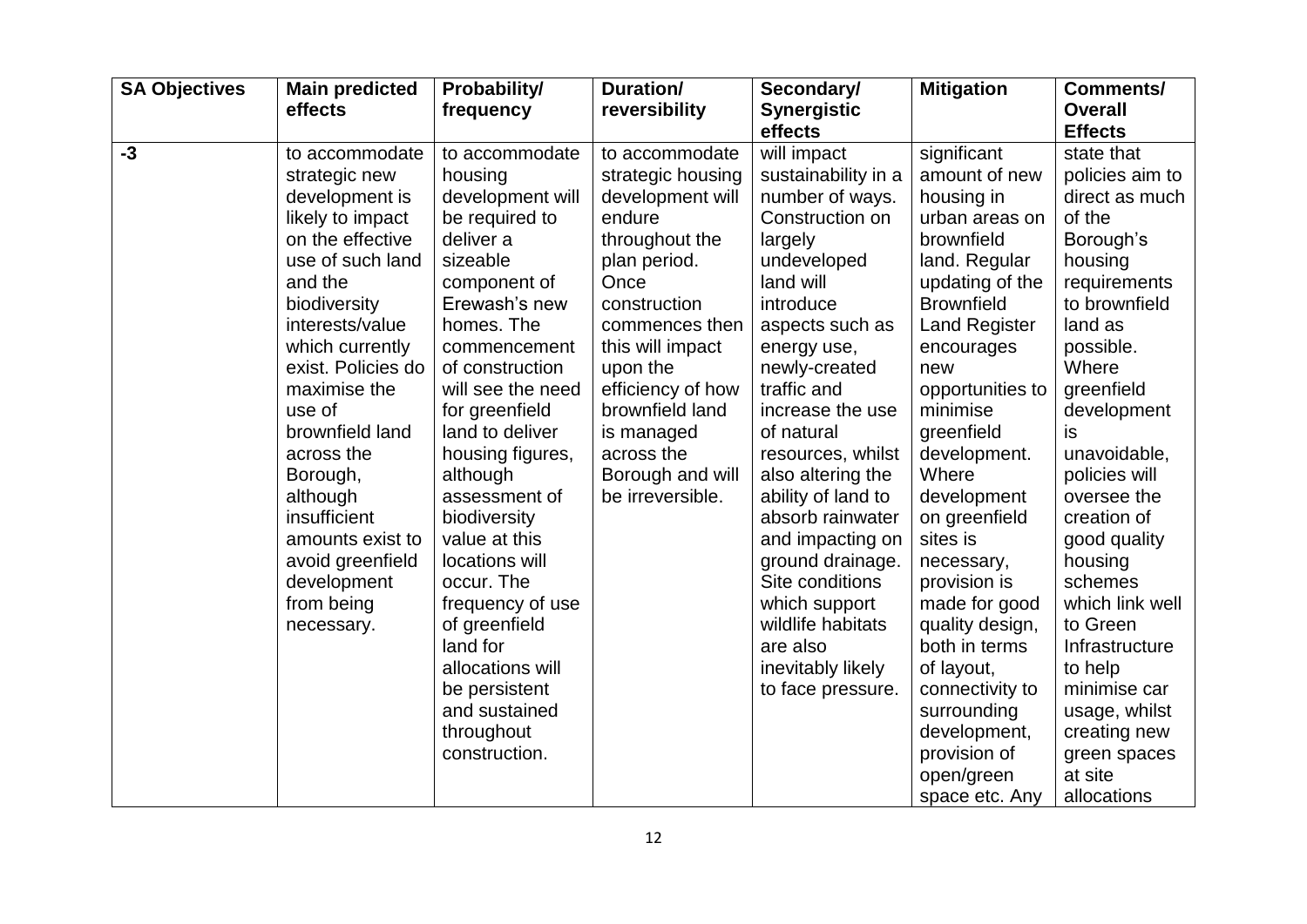| <b>SA Objectives</b>                                  | <b>Main predicted</b><br>effects                                                                                                                                          | Probability/<br>frequency                                                                                                                                                                                                                                                                                                                              | Duration/<br>reversibility                                                                                                                                                                                                                                                                                     | Secondary/<br><b>Synergistic</b><br>effects                                                                                                                                                                                                                                                                                                          | <b>Mitigation</b>                                                                                                                                                | <b>Comments/</b><br><b>Overall</b><br><b>Effects</b>                                                                                                                                                                                                          |
|-------------------------------------------------------|---------------------------------------------------------------------------------------------------------------------------------------------------------------------------|--------------------------------------------------------------------------------------------------------------------------------------------------------------------------------------------------------------------------------------------------------------------------------------------------------------------------------------------------------|----------------------------------------------------------------------------------------------------------------------------------------------------------------------------------------------------------------------------------------------------------------------------------------------------------------|------------------------------------------------------------------------------------------------------------------------------------------------------------------------------------------------------------------------------------------------------------------------------------------------------------------------------------------------------|------------------------------------------------------------------------------------------------------------------------------------------------------------------|---------------------------------------------------------------------------------------------------------------------------------------------------------------------------------------------------------------------------------------------------------------|
|                                                       |                                                                                                                                                                           |                                                                                                                                                                                                                                                                                                                                                        |                                                                                                                                                                                                                                                                                                                |                                                                                                                                                                                                                                                                                                                                                      | identifiable<br>biodiversity<br>loss will need<br>to be<br>compensated,<br>with net gain<br>achieved via<br>the provisions<br>of the<br>Environment<br>Act 2021. | which<br>contribute<br>positively to<br>environmental<br>performance.                                                                                                                                                                                         |
| Energy and<br><b>Climate Change</b><br>(SA10)<br>$+8$ | An overall<br>positive<br>outcome with<br>benefits<br>expected to be<br>delivered from<br>the employment<br>policy and<br>Stanton housing<br>allocation in<br>particular. | The positive<br>outcome is the<br>accumulation of<br>the delivery of all<br>of the housing<br>allocations bar<br>Acorn Way and<br>the employment<br>policy. The<br>development of<br>a sizeable<br>number of new<br>employment<br>premises as part<br>of an allocation<br>at Stanton will<br>contribute to the<br>delivery of more<br>energy efficient | Once the<br>employment<br>areas and<br>homes are built<br>they will continue<br>to deliver<br>benefits to<br>energy efficiency<br>and mitigating<br>climate change.<br>It is important to<br>ensure<br>standards in<br>buildings are<br>maintained to<br>promote<br>optimum<br>benefits. It is<br>important to | <b>Building energy</b><br>efficient<br>buildings and to<br>better standards<br>will contribute a<br>positive impact<br>on climate<br>change<br>mitigation at a<br>local level but<br>will contribute<br>alongside<br>regional, national<br>and international<br>efforts to combat<br>climate change.<br>In terms of<br>achieving more<br>sustainable | The mitigation<br>relies on the<br>use of building<br>design, better<br>standards and<br>renewable<br>energy<br>adoption.                                        | Using good,<br>responsive<br>design<br>principles will<br>ensure<br>development<br>is line with<br>climate<br>change<br>targets.<br>Overall there<br>should be a<br>positive<br>outcome, as<br>long as<br>developers<br>embrace the<br>latest<br>standards in |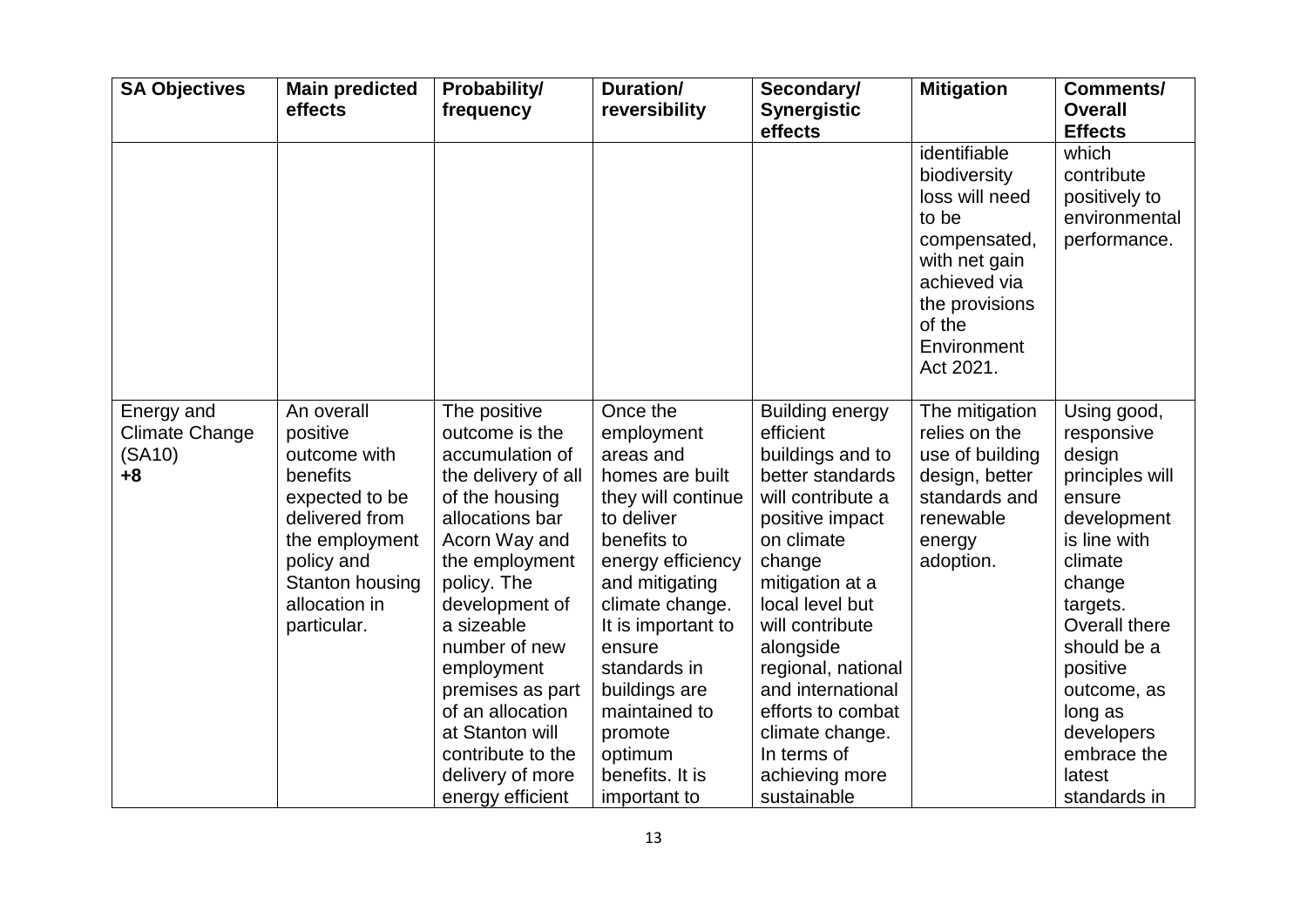| <b>SA Objectives</b> | <b>Main predicted</b><br>effects | <b>Probability/</b><br>frequency | Duration/<br>reversibility | Secondary/<br><b>Synergistic</b> | <b>Mitigation</b> | Comments/<br><b>Overall</b> |
|----------------------|----------------------------------|----------------------------------|----------------------------|----------------------------------|-------------------|-----------------------------|
|                      |                                  |                                  |                            | effects                          |                   | <b>Effects</b>              |
|                      |                                  | units, in line with              | reduce impacts             | energy sources                   |                   | relation to                 |
|                      |                                  | current Building                 | on climate                 | the employment                   |                   | climate                     |
|                      |                                  | Regulation. The                  | change as much             | policy, via the                  |                   | change and                  |
|                      |                                  | construction of                  | as possible as it          | <b>Stanton site</b>              |                   | wish to reduce              |
|                      |                                  | the largest                      | generates long             | discusses                        |                   | dependency                  |
|                      |                                  | housing                          | term negative              | opportunity for                  |                   | on non-                     |
|                      |                                  | allocation (south                | impacts that are           | community                        |                   | renewable                   |
|                      |                                  | west Kirk                        | irreversible.              | energy systems                   |                   | energy                      |
|                      |                                  | Hallam) will                     |                            | and to harness                   |                   | sources.                    |
|                      |                                  | deliver a large                  |                            | renewable                        |                   |                             |
|                      |                                  | number of new                    |                            | energy. This                     |                   |                             |
|                      |                                  | homes and other                  |                            | would reduce                     |                   |                             |
|                      |                                  | supporting                       |                            | reliance on fossil               |                   |                             |
|                      |                                  | community                        |                            | fuels and                        |                   |                             |
|                      |                                  | facilities which                 |                            | consequently                     |                   |                             |
|                      |                                  | would make a                     |                            | benefit the                      |                   |                             |
|                      |                                  | notable                          |                            | environmental                    |                   |                             |
|                      |                                  | contribution to                  |                            | impacts of opting                |                   |                             |
|                      |                                  | the energy                       |                            | for a renewable                  |                   |                             |
|                      |                                  | efficiency of                    |                            | source of                        |                   |                             |
|                      |                                  | building stock                   |                            | energy.                          |                   |                             |
|                      |                                  | within the plan                  |                            |                                  |                   |                             |
|                      |                                  | area as                          |                            |                                  |                   |                             |
|                      |                                  | proposed                         |                            |                                  |                   |                             |
|                      |                                  | development                      |                            |                                  |                   |                             |
|                      |                                  | size would be in                 |                            |                                  |                   |                             |
|                      |                                  | excess of 2% of                  |                            |                                  |                   |                             |
|                      |                                  | the current                      |                            |                                  |                   |                             |
|                      |                                  | number of                        |                            |                                  |                   |                             |
|                      |                                  | dwellings in                     |                            |                                  |                   |                             |
|                      |                                  | Erewash.                         |                            |                                  |                   |                             |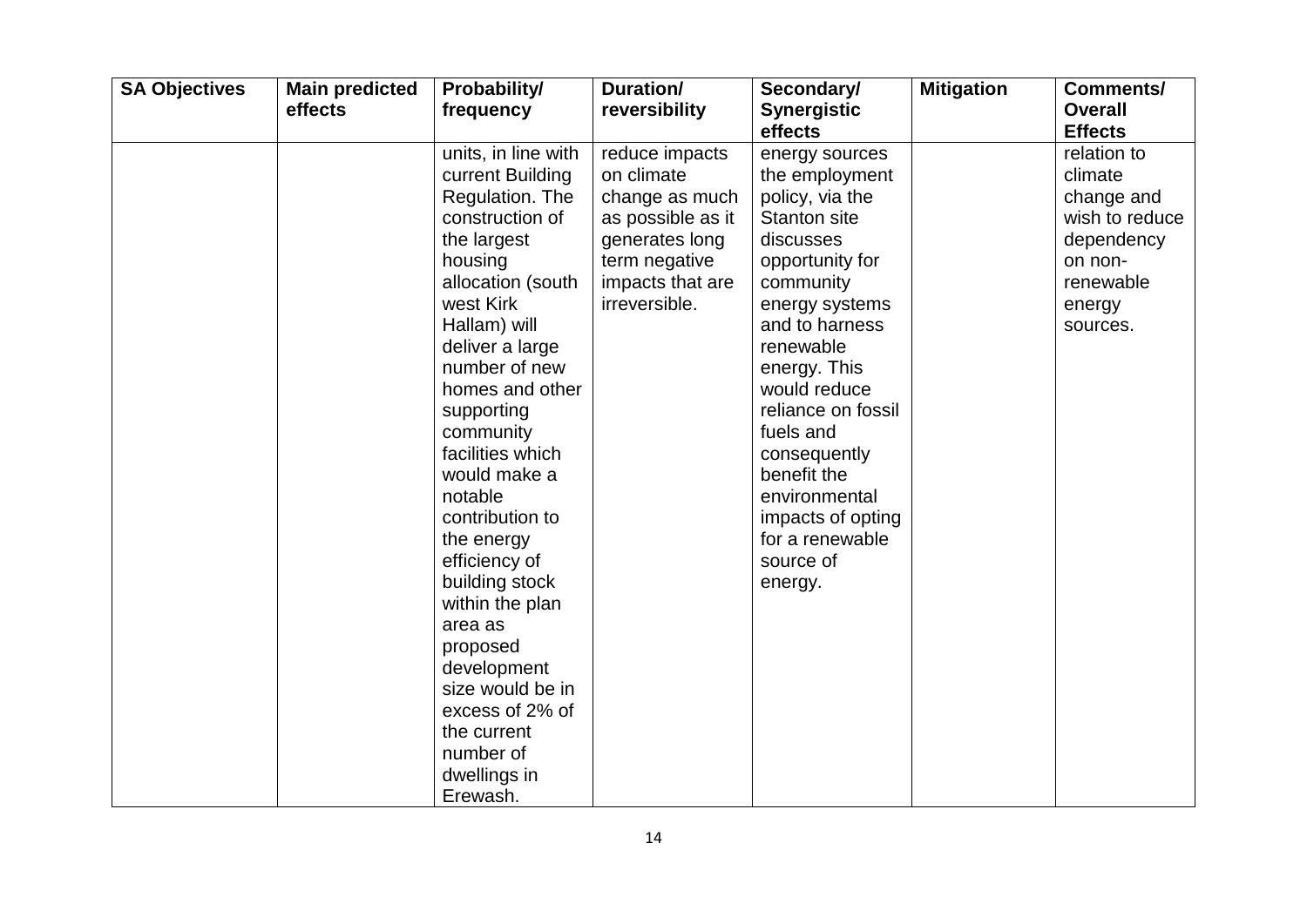| <b>SA Objectives</b> | <b>Main predicted</b><br>effects | <b>Probability/</b><br>frequency | Duration/<br>reversibility | Secondary/<br><b>Synergistic</b> | <b>Mitigation</b> | <b>Comments/</b><br><b>Overall</b> |
|----------------------|----------------------------------|----------------------------------|----------------------------|----------------------------------|-------------------|------------------------------------|
|                      |                                  |                                  |                            | effects                          |                   | <b>Effects</b>                     |
| Pollution and Air    | <b>Effects</b> are               | Such effects are                 | <b>Predicted effects</b>   | The impacts of                   | The               | Whilst new                         |
| Quality (SA11)       | slightly negative                | only likely to                   | are anticipated            | several strategic-               | construction of   | development                        |
| -6                   | when assessed                    | occur in the                     | to last across the         | scale housing                    | the KHRR,         | on a strategic                     |
|                      | across all                       | event that                       | respective                 | schemes are                      | whilst            | scale will                         |
|                      | policies, both                   | development of                   | construction               | likely to lead to                | necessary to      | always create                      |
|                      | general and site-                | strategic housing                | phases of new              | secondary &                      | adequately link   | forms of                           |
|                      | specific. New                    | sites                            | housing                    | synergistic                      | the South-        | pollution, it is                   |
|                      | development is                   | commences.                       | developments               | effects. The                     | <b>West Kirk</b>  | shown through                      |
|                      | likely to                        | Should this                      | (and                       | most notable                     | Hallam site to    | the overall                        |
|                      | exacerbate all                   | occur, then there                | construction of            | effect will be                   | the road          | assessment of                      |
|                      | forms of                         | is a high                        | the KHRR).                 | traffic generated                | network, will     | SA11 that this                     |
|                      | pollution,                       | likelihood of                    | Once complete,             | by each                          | also help         | is minor and                       |
|                      | particularly at                  | modest                           | some reductions            | allocation. Whilst               | contribute to     | can be off-set                     |
|                      | greenfield                       | increases across                 | in pollutions              | these are                        | ensuring the      | through                            |
|                      | locations-                       | all spectres of                  | would be                   | geographically                   | flow of traffic   | enhancing                          |
|                      | where little, if                 | pollution (air,                  | expected                   | separated, the                   | on local roads    | technology                         |
|                      | any, established                 | noise and light).                | although it is             | nature of the                    | and at            | which is                           |
|                      | development                      | Strategic-scale                  | unlikely that              | road network will                | junctions $-$     | seeing growth                      |
|                      | exists. Human                    | developments                     | wholesale                  | lead to some                     | preventing        | in electric car                    |
|                      | behaviour will                   | will see short-                  | reversibility              | pockets of                       | congestion and    | ownership and                      |
|                      | increase air                     | term increases,                  | could be                   | congestion                       | the resulting air | improved                           |
|                      | pollution through                | largely                          | achieved owing             | where air quality                | pollution from    | energy                             |
|                      | car usage, with                  | connected to the                 | to the influence           | is likely to                     | standing traffic. | efficiency in                      |
|                      | the construction                 | construction                     | of human                   | worsen.                          | The               | domestic                           |
|                      | of the Kirk                      | phases of homes                  | behaviour                  |                                  | heightened        | homes. The                         |
|                      | <b>Hallam Relief</b>             | and supporting                   | through energy             |                                  | role of Green     | need for sites                     |
|                      | Road (KHRR)                      | infrastructure. It               | usage for                  |                                  | Infrastructure    | to be in                           |
|                      | potentially                      | is hoped once                    | example.                   |                                  | near to most      | locations with                     |
|                      | impacting on air                 | developments                     |                            |                                  | site allocations  | good                               |
|                      | quality. The                     | are completed,                   |                            |                                  | is also key in    | connections to                     |
|                      | construction and                 | pollution levels                 |                            |                                  | promoting         | public                             |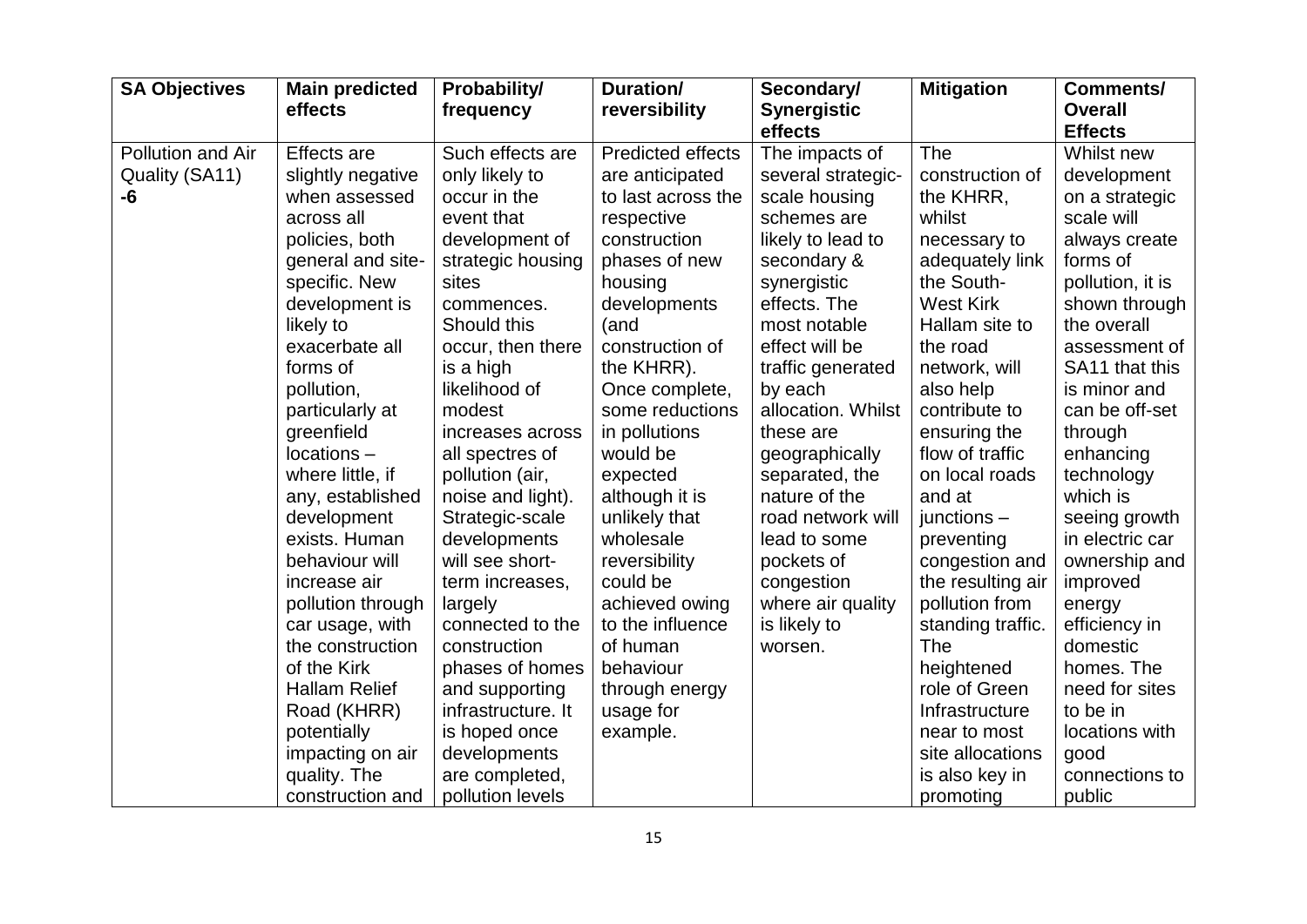| <b>SA Objectives</b>                                    | <b>Main predicted</b><br>effects                                                                                                                                                                                                                            | Probability/<br>frequency                                                                                                                           | Duration/<br>reversibility                                                                                                                                                                                                                                               | Secondary/<br><b>Synergistic</b><br>effects                                                                                                                                                                                                   | <b>Mitigation</b>                                                                                                                                                                                                                 | Comments/<br><b>Overall</b><br><b>Effects</b>                                                                                                                                                                                     |
|---------------------------------------------------------|-------------------------------------------------------------------------------------------------------------------------------------------------------------------------------------------------------------------------------------------------------------|-----------------------------------------------------------------------------------------------------------------------------------------------------|--------------------------------------------------------------------------------------------------------------------------------------------------------------------------------------------------------------------------------------------------------------------------|-----------------------------------------------------------------------------------------------------------------------------------------------------------------------------------------------------------------------------------------------|-----------------------------------------------------------------------------------------------------------------------------------------------------------------------------------------------------------------------------------|-----------------------------------------------------------------------------------------------------------------------------------------------------------------------------------------------------------------------------------|
|                                                         | occupation of<br>domestic<br>dwellings will<br>see increased<br>emissions.                                                                                                                                                                                  | will reduce as a<br>consequence of<br>energy efficient<br>homes and the<br>establishment of<br>sustainable<br>travel<br>movements.                  |                                                                                                                                                                                                                                                                          |                                                                                                                                                                                                                                               | more<br>sustainable<br>travel. Building<br>regulations will<br>also work in<br>conjunction<br>with the Plan's<br>policies to<br>ensure new<br>homes are<br>constructed<br>using more<br>efficient<br>materials and<br>technology. | transport and<br>existing (or<br>new) retail<br>centres should<br>also reduce<br>the need for<br>motorised<br>travel and<br>prevent cars<br>contributing to<br>emissions.                                                         |
| Flooding and<br><b>Water Quality</b><br>(SA12)<br>$-19$ | The proposed<br>development at<br>the housing and<br>employment<br>allocations<br>would increase<br>flood risk and<br>impacts on<br>water quality.<br>This is because<br>of altered<br>hydraulics on<br>greenfield sites<br>and building<br>nearby areas of | This is<br>dependent on<br>the development<br>of the allocations<br>and avoiding<br>higher flood risk<br>areas and areas<br>nearby<br>watercourses. | Impacts would<br>be difficult to<br>reverse.<br>Flooding will be<br>taken fully<br>account of in the<br>planning<br>application stage<br>of the<br>allocations. The<br><b>Flood Authority</b><br>will be consulted<br>and any flooding<br>issues will be<br>resolved and | Development<br>which is on<br>higher risk flood<br>zones could<br>result in flooding<br>nearby.<br>Development<br>nearby<br>watercourses<br>could alter run<br>off rates and<br>influence<br>flooding further<br>downstream.<br>Altered water | The ultimate<br>mitigation<br>method is to<br>avoid<br>developing<br>areas of<br>increased flood<br>risk and those<br>areas located<br>close to water<br>courses.<br>Other<br>mitigation<br>methods                               | <b>Ultimately the</b><br>impact of the<br>proposed<br>Local Plan<br>policies is<br>expected to<br>have a<br>negative<br>impact on<br>flooding and<br>water quality,<br>largely related<br>to the<br>development<br>of the housing |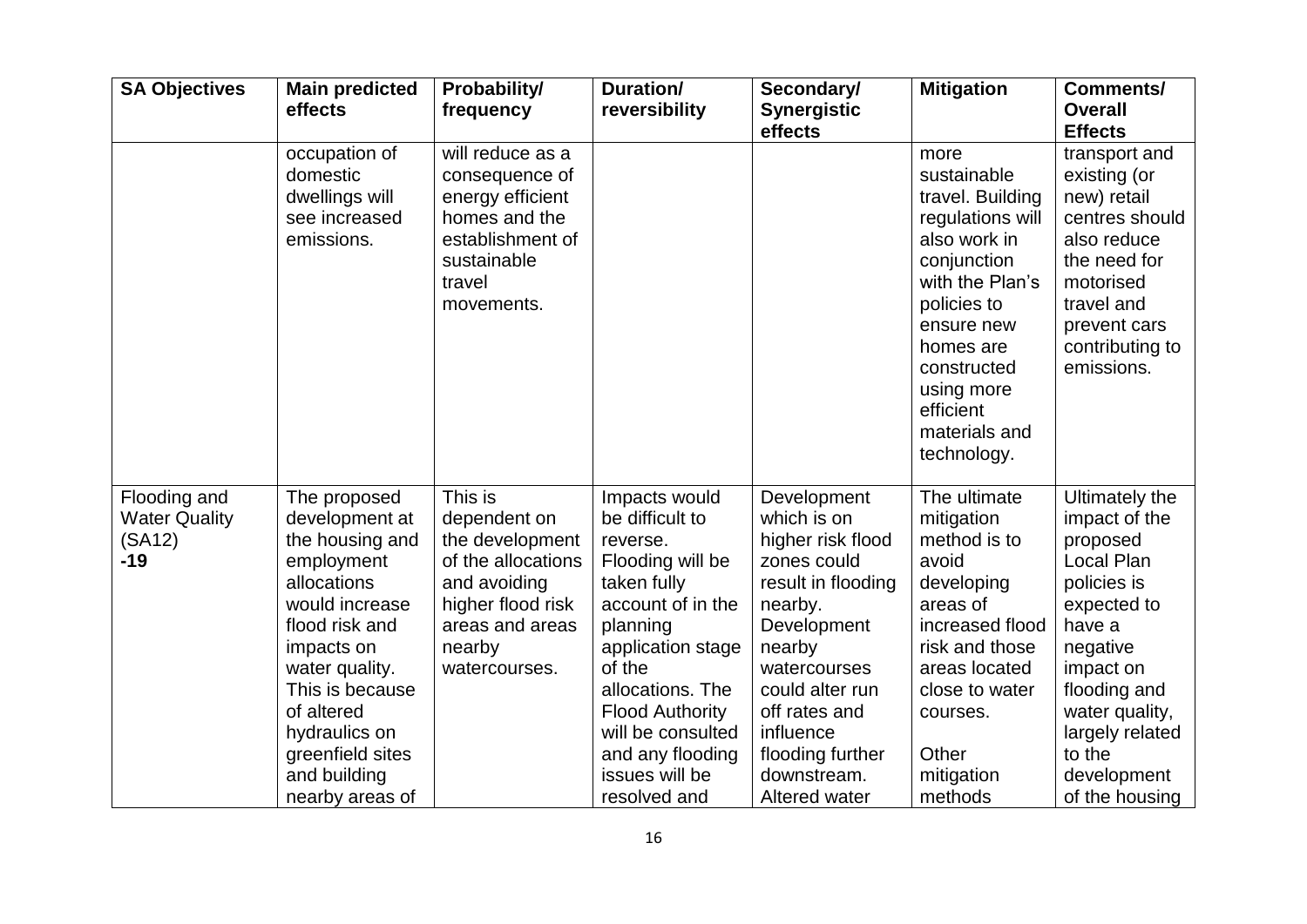|                                                                                                            | effects                                                                                                          | Probability/<br>frequency                                                                                                   | Duration/<br>reversibility                                                                                                | Secondary/<br><b>Synergistic</b><br>effects                                                                                                                                                                                                                                                                                                 | <b>Mitigation</b>                                                                                                                                                                                                                                                                                                                 | <b>Comments/</b><br><b>Overall</b><br><b>Effects</b>                                                                                                                                                                                                                                      |
|------------------------------------------------------------------------------------------------------------|------------------------------------------------------------------------------------------------------------------|-----------------------------------------------------------------------------------------------------------------------------|---------------------------------------------------------------------------------------------------------------------------|---------------------------------------------------------------------------------------------------------------------------------------------------------------------------------------------------------------------------------------------------------------------------------------------------------------------------------------------|-----------------------------------------------------------------------------------------------------------------------------------------------------------------------------------------------------------------------------------------------------------------------------------------------------------------------------------|-------------------------------------------------------------------------------------------------------------------------------------------------------------------------------------------------------------------------------------------------------------------------------------------|
|                                                                                                            | increased flood<br>risk.                                                                                         |                                                                                                                             | mitigated prior to<br>development<br>commencing.                                                                          | dynamics could<br>also negatively<br>impact local<br>wildlife.<br>Sustainable<br>urban drainage<br>systems can be<br>designed to be<br>aesthetically<br>pleasing and<br>benefit a sense<br>of place. For<br>instance the<br>creation of<br>pocket parks.<br>These can<br>create benefits<br>to health and<br>wellbeing of new<br>residents. | include<br>developing<br>sustainable<br>urban drainage<br>systems<br>(SuDS)<br>including<br>developing<br>buffer zones<br>and utilising<br>green<br>infrastructure<br>to mitigate<br>flood risk.<br>Developing<br>SuDS can<br>benefit the<br>landscape of<br>new<br>development<br>by providing<br>high quality<br>amenity space. | and<br>employment<br>allocations. As<br>they are new<br>developments,<br>the developers<br>will have to<br>satisfy the<br>requirements<br>set by the<br><b>Lead Flood</b><br>Authority for<br>Derbyshire in<br>order mitigate<br>negative<br>impacts on<br>flooding and<br>water quality. |
| <b>Natural</b><br>Environment,<br>Biodiversity,<br><b>Green and Blue</b><br>Infrastructure<br>(SA13)<br>-3 | Overall, the<br>effects of the<br>draft policies<br>have been<br>assessed as<br>broadly neutral.<br>However, the | As with other<br>effects, impacts<br>on biodiversity,<br>tree coverage &<br>woodland would<br>begin to occur<br>through the | <b>Effects to</b><br>biodiversity and<br>tree coverage<br>would likely be<br>short-term<br>throughout the<br>construction | The heightened<br>role of Green<br>Infrastructure<br>zones across the<br>Borough will<br>likely see greater<br>usage for those                                                                                                                                                                                                              | Mitigation for<br>the effects set<br>out span a<br>number of<br>mechanisms.<br>Provisions of<br>the                                                                                                                                                                                                                               | With the<br>overall effects<br>of policies<br>marginally<br>negative, a<br>number of<br>aspects such                                                                                                                                                                                      |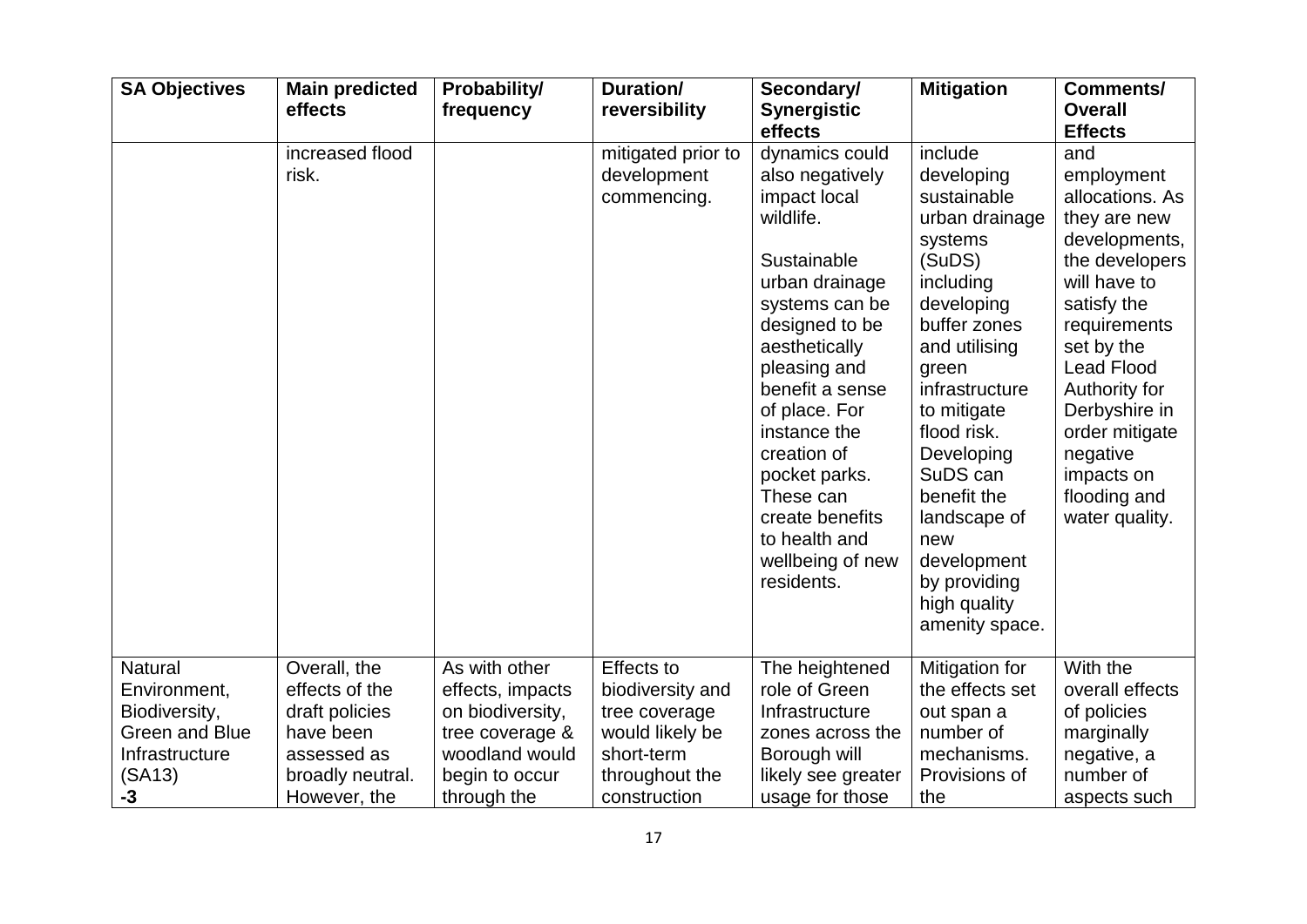| <b>SA Objectives</b> | <b>Main predicted</b><br>effects                                                                                                                                                                                 | Probability/<br>frequency                                                                                                                                                                                                                                                                                                                            | Duration/<br>reversibility                                                                                                                                                                                                                                                                                                                    | Secondary/<br><b>Synergistic</b><br>effects                                                                                                                                                                                                                                                                                                                                                                                                                                                                 | <b>Mitigation</b>                                                                                                                                                                                                                                                                                                                                                                                                                                                                                   | Comments/<br><b>Overall</b><br><b>Effects</b>                                                                                                                                                                                                                                                                                                        |
|----------------------|------------------------------------------------------------------------------------------------------------------------------------------------------------------------------------------------------------------|------------------------------------------------------------------------------------------------------------------------------------------------------------------------------------------------------------------------------------------------------------------------------------------------------------------------------------------------------|-----------------------------------------------------------------------------------------------------------------------------------------------------------------------------------------------------------------------------------------------------------------------------------------------------------------------------------------------|-------------------------------------------------------------------------------------------------------------------------------------------------------------------------------------------------------------------------------------------------------------------------------------------------------------------------------------------------------------------------------------------------------------------------------------------------------------------------------------------------------------|-----------------------------------------------------------------------------------------------------------------------------------------------------------------------------------------------------------------------------------------------------------------------------------------------------------------------------------------------------------------------------------------------------------------------------------------------------------------------------------------------------|------------------------------------------------------------------------------------------------------------------------------------------------------------------------------------------------------------------------------------------------------------------------------------------------------------------------------------------------------|
|                      | main impacts<br>are likely to<br>arise from<br>development<br>effects on<br>biodiversity and<br>tree coverage<br>that construction<br>and the<br>urbanising of<br>undeveloped<br>greenfield land<br>would cause. | commencement<br>of development<br>at strategic<br>growth sites.<br>Construction<br>would look to<br>minimise<br>impacts on<br>biodiversity and<br>habitat that<br>contributed value<br>to ecological<br>networks,<br>although the<br>beginning of<br>development<br>would see a one-<br>off occurrence of<br>potential<br>displacement of<br>assets. | phases of<br>development at<br>each of the<br>strategic growth<br>locations. Whilst<br>exact habitats<br>and biodiversity<br>would be subject<br>to change/loss,<br>the requirement<br>for biodiversity<br>net gain would<br>see impacts<br>reversed over<br>time as new<br>habitats mature<br>and contribute to<br>the Borough's<br>ecology. | moving via non-<br>motorised<br>means.<br>Increased<br>numbers<br>travelling<br>through<br>sometimes<br>sensitive parts of<br>the Borough's<br>environment<br>could result in<br>damage to<br>biodiversity and<br>ecology. This is<br>likely to be<br>countered by a<br>more desirable<br>network that<br>encourages the<br>population to<br>travel without<br>reliance on<br>motor vehicles.<br>The creation of<br>new areas of<br>open and green<br>spaces as part of<br>development will<br>also lead to | Environment<br>Act (2021) now<br>set in law the<br>need to secure<br>biodiversity net<br>gain where<br>development<br>affects ecology<br>and wildlife.<br>Additionally,<br>strategies such<br>as the N'ham<br>Core Blue &<br>Green<br>Infrastructure<br>Strategy will<br>help offer<br>sound<br>guidance on<br>achieving the<br>correct balance<br>between<br>encouraging<br>greater<br>numbers of<br>users to rural<br>settings whilst<br>protecting<br>sensitive areas<br>of Erewash's<br>natural | as<br>replacement<br>and enhanced<br>biodiversity<br>(through net<br>gain), the<br>creation of<br>new green<br>spaces and<br>greater<br>legibility of the<br>Borough's<br><b>Blue and</b><br>Green<br>Infrastructure<br>network, help<br>to show that<br>the Plan's<br>policies can<br>deliver<br>positive<br>elements<br>against this<br>objective. |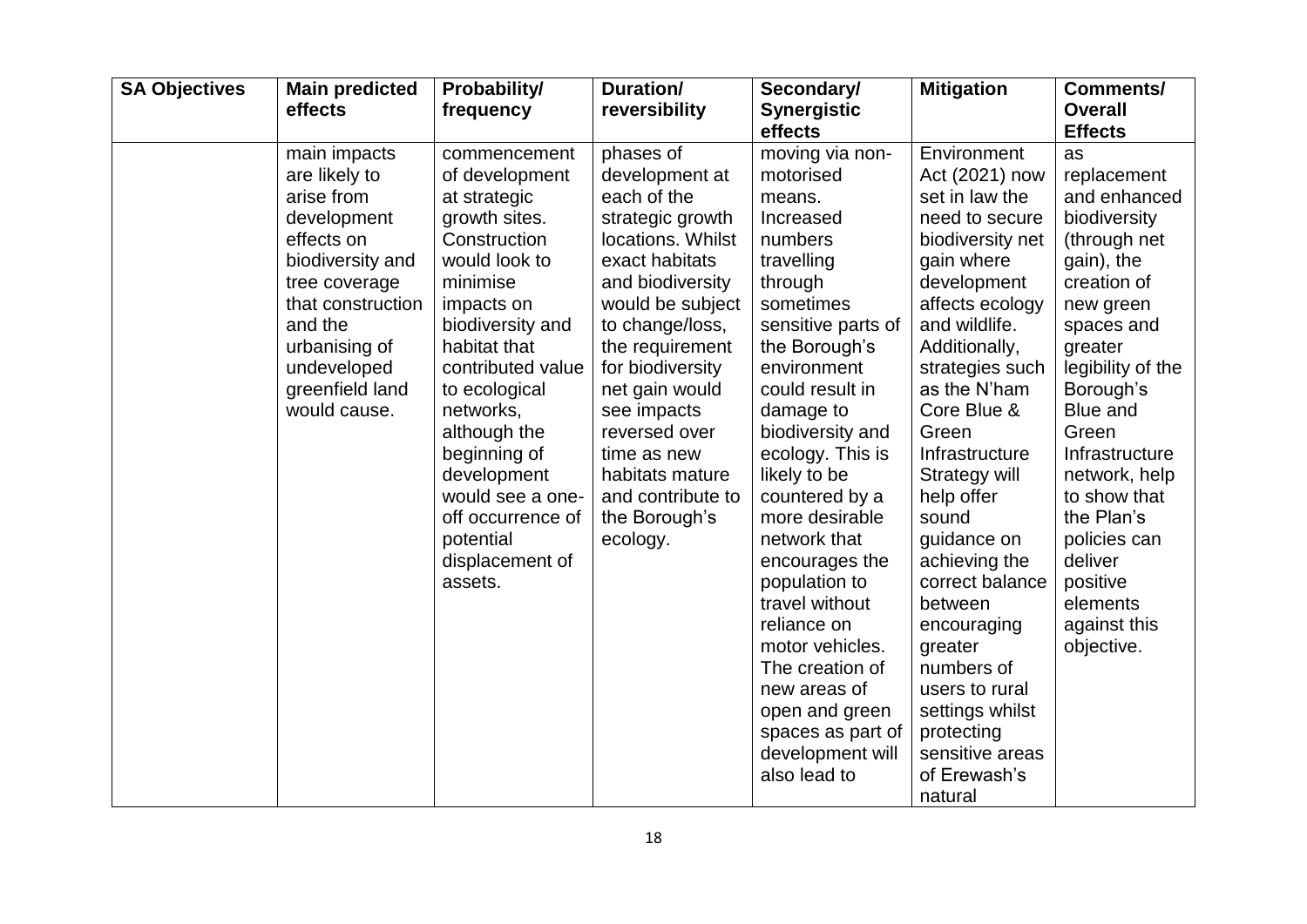| <b>SA Objectives</b>                                      | <b>Main predicted</b><br>effects                                                                                                                                                                   | Probability/<br>frequency                                                                                                                                                                                                                                                                                 | Duration/<br>reversibility                                                                                                                                                                                                                        | Secondary/<br><b>Synergistic</b><br>effects                                                                                                                                                                                                                                                                    | <b>Mitigation</b>                                                                                                                                                                                                                                                                               | <b>Comments/</b><br><b>Overall</b><br><b>Effects</b>                                                                                                                                                                                                      |
|-----------------------------------------------------------|----------------------------------------------------------------------------------------------------------------------------------------------------------------------------------------------------|-----------------------------------------------------------------------------------------------------------------------------------------------------------------------------------------------------------------------------------------------------------------------------------------------------------|---------------------------------------------------------------------------------------------------------------------------------------------------------------------------------------------------------------------------------------------------|----------------------------------------------------------------------------------------------------------------------------------------------------------------------------------------------------------------------------------------------------------------------------------------------------------------|-------------------------------------------------------------------------------------------------------------------------------------------------------------------------------------------------------------------------------------------------------------------------------------------------|-----------------------------------------------------------------------------------------------------------------------------------------------------------------------------------------------------------------------------------------------------------|
|                                                           |                                                                                                                                                                                                    |                                                                                                                                                                                                                                                                                                           |                                                                                                                                                                                                                                                   | pockets of<br>biodiversity.                                                                                                                                                                                                                                                                                    | environment.<br><b>This Strategy</b><br>will<br>complement<br>the work of a<br>County-based<br><b>Nature</b><br>Recovery<br>Strategy which<br>is due to be<br>produced over<br>the next year.                                                                                                   |                                                                                                                                                                                                                                                           |
| Landscape and<br><b>Built Environment</b><br>(SA14)<br>-8 | Negative<br>impacts are<br>associated with<br>this objective,<br>largely as a<br>result of the<br>proposed<br>housing<br>allocations in the<br>Green Belt and<br>delivery of the<br>retail policy. | This will be<br>subject to the<br>allocations being<br>built out. The<br>sites are located<br>in the Green Belt<br>are large-scale<br>and will<br>undoubtedly<br>alter the<br>landscape<br>character<br>evident in these<br>areas of the<br>Borough. This is<br>also applicable<br>to the new<br>proposed | Once the<br>landscape is<br>altered, it is<br>largely<br>irreversible.<br>However over<br>time the<br>development will<br>create its own<br>local value within<br>the landscape as<br>communities<br>settle and<br>develop in the<br>allocations. | The landscape<br>character of<br>Erewash is<br>defined by the<br>Landscape<br><b>Character Area</b><br>assessments.<br>The proposals in<br>the Local Plan<br>do deviate away<br>from the<br>landscape<br>character areas<br>set out in the<br>document.<br>Through time,<br>the development<br>will positively | Development<br>could be<br>sympathetic to<br>the landscape<br>character area.<br>This should be<br>achieved on a<br>site by site<br>basis. The<br>housing policy<br>can develop<br>suitable<br>principles. This<br>is supported by<br>Policy 1.1<br>which includes<br>setting good<br>landscape | Overall the<br>proposed<br>policies have<br>a negative<br>impact on this<br>sustainability<br>appraisal<br>objective<br>though as<br>discussed,<br>appropriate<br>mitigation<br>measures can<br>reduce the<br>overall<br>negative<br>impact.<br>Though it |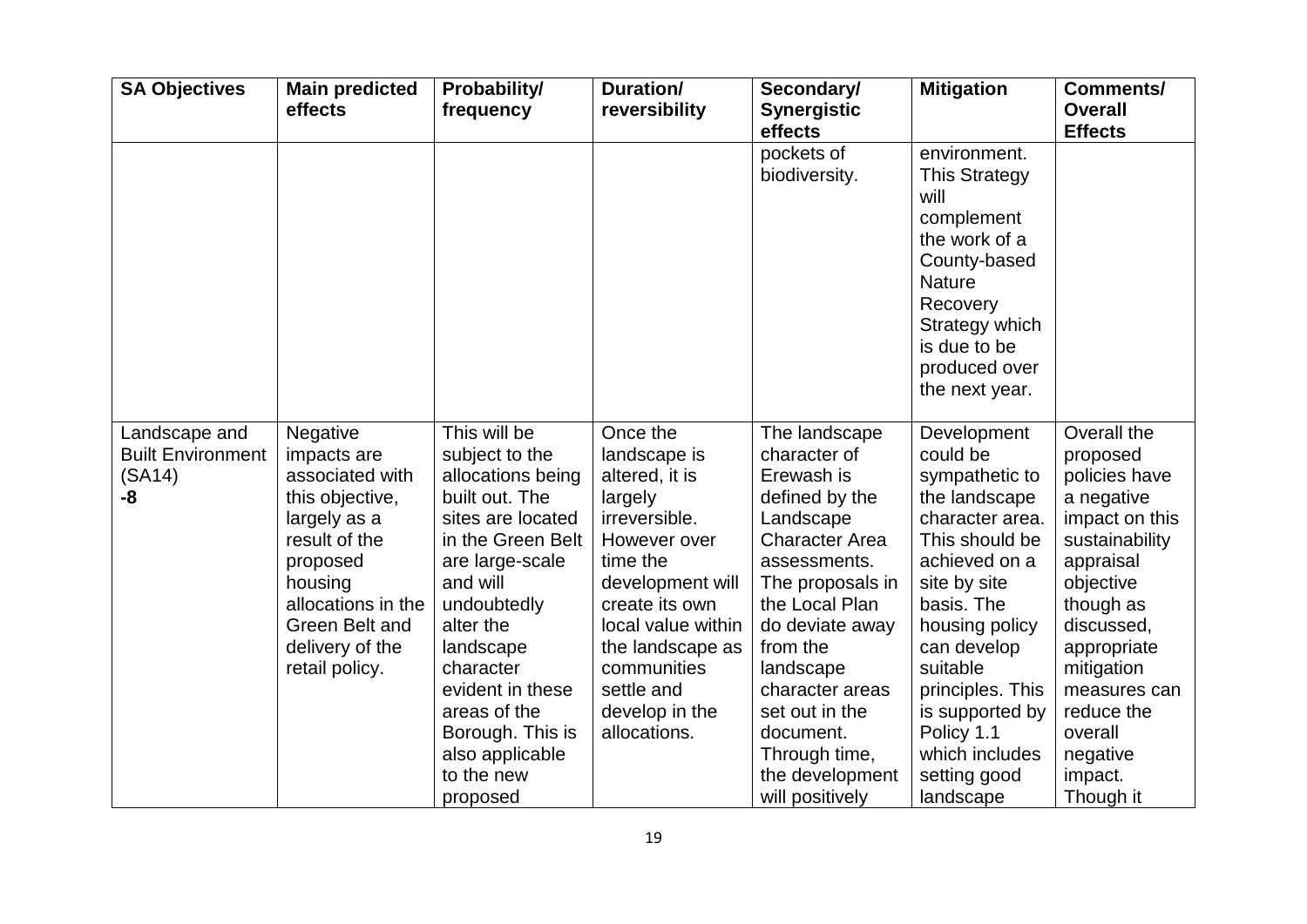| <b>SA Objectives</b>       | <b>Main predicted</b><br>effects                                                                                                                                                         | Probability/<br>frequency                                                                                                                                                                                                                                                                      | Duration/<br>reversibility                                                                                                                                                                                      | Secondary/<br><b>Synergistic</b><br>effects                                                                                                                                                           | <b>Mitigation</b>                                                                                                                                                             | <b>Comments/</b><br><b>Overall</b><br><b>Effects</b>                                                                                                                                                                                           |
|----------------------------|------------------------------------------------------------------------------------------------------------------------------------------------------------------------------------------|------------------------------------------------------------------------------------------------------------------------------------------------------------------------------------------------------------------------------------------------------------------------------------------------|-----------------------------------------------------------------------------------------------------------------------------------------------------------------------------------------------------------------|-------------------------------------------------------------------------------------------------------------------------------------------------------------------------------------------------------|-------------------------------------------------------------------------------------------------------------------------------------------------------------------------------|------------------------------------------------------------------------------------------------------------------------------------------------------------------------------------------------------------------------------------------------|
|                            |                                                                                                                                                                                          | additions to the<br>retail hierarchy<br>(mainly south<br>west Kirk<br>Hallam). South<br>Stanton is<br>expected to also<br>have a negative<br>impact on<br>landscape<br>character as a<br>village centre<br>would<br>differentiate<br>greatly from the<br>existing<br>landscape of the<br>area. |                                                                                                                                                                                                                 | contribute to<br>local character<br>and establish its<br>place within the<br>local setting and<br>value placed on<br>it by<br>communities.                                                            | principles to<br>integrate<br>development.<br>This is further<br>supported by<br>the individual<br>allocation<br>policies to<br>soften impact<br>on surrounding<br>landscape. | should be<br>noted that this<br>is the result of<br>other positive<br>aspects of the<br>local plan<br>including<br>building the<br>required<br>additional<br>homes and<br>suitable<br>employment<br>space that will<br>benefit the<br>Borough. |
| Heritage (SA15) -<br>$+12$ | Overall, the<br>impacts from<br>policies on this<br>objective is<br>largely positive.<br>This results from<br>the<br>improvements<br>that<br>development<br>sites are able to<br>make in | Positive effects<br>will occur in the<br>event that<br>development of<br>strategic sites<br>commence. This<br>will see access<br><i>improvements</i><br>between sites<br>and the rural<br>right of way<br>network allowing                                                                     | The described<br>effects are likely<br>to occur once<br>strategic growth<br>sites are<br>developed and<br>new connections<br>to local paths<br>and Green &<br><b>Blue</b><br>Infrastructure are<br>established. | The policies<br>provide scope<br>for new<br>development<br>within the<br>identified retail<br>centres. Growth<br>nearby to<br>existing centres<br>where large<br>concentrations of<br>heritage assets | Scheduled<br>updating and<br>review of CA<br>management<br>plans for retail<br>centres<br>containing<br>conservation<br>areas to<br>ensure that<br>proposed<br>growth is in   | Overall, the<br>effects against<br>this objective<br>are positive.<br>Whilst some<br>concerns exist<br>about the<br>exposure<br>existing<br>heritage<br>assets might<br>be subjected                                                           |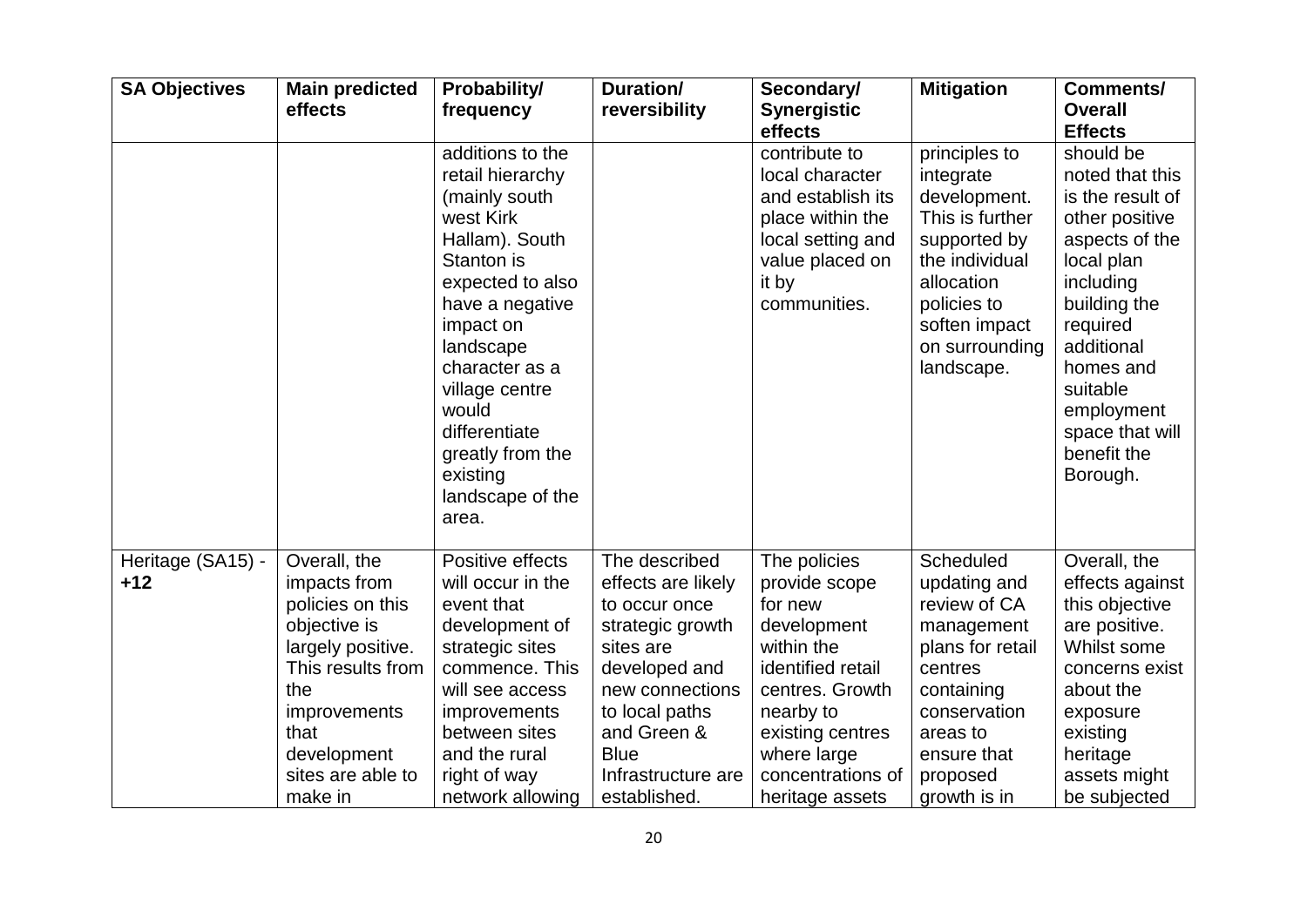| <b>SA Objectives</b> | <b>Main predicted</b><br>effects                                                                                                                                                                                                                                                                                                                                                                                                                           | Probability/<br>frequency                                                                                                                                                                                                   | <b>Duration/</b><br>reversibility                                                                                                               | Secondary/<br><b>Synergistic</b><br>effects                                                                                                                                                                                                                                                                  | <b>Mitigation</b>                                                                                                                                                                                                                                                                                                                                                                                                                                                                              | Comments/<br><b>Overall</b><br><b>Effects</b>                                                                                                                                                                                                                                                                                                                                                                                |
|----------------------|------------------------------------------------------------------------------------------------------------------------------------------------------------------------------------------------------------------------------------------------------------------------------------------------------------------------------------------------------------------------------------------------------------------------------------------------------------|-----------------------------------------------------------------------------------------------------------------------------------------------------------------------------------------------------------------------------|-------------------------------------------------------------------------------------------------------------------------------------------------|--------------------------------------------------------------------------------------------------------------------------------------------------------------------------------------------------------------------------------------------------------------------------------------------------------------|------------------------------------------------------------------------------------------------------------------------------------------------------------------------------------------------------------------------------------------------------------------------------------------------------------------------------------------------------------------------------------------------------------------------------------------------------------------------------------------------|------------------------------------------------------------------------------------------------------------------------------------------------------------------------------------------------------------------------------------------------------------------------------------------------------------------------------------------------------------------------------------------------------------------------------|
|                      | strengthening<br>connections with<br>rights of way<br>and Blue &<br>Green<br>Infrastructure<br>that enhance<br>access to<br>statutory and<br>non-statutory<br>heritage assets.<br>A new strategy<br>for managing<br>development<br>within village,<br>local and town<br>centres (where<br>large<br>concentrations<br>of assets exist)<br>will also manage<br>the pressures<br>between growth<br>proposals and<br>the need to<br>protect local<br>heritage. | greater access<br>to heritage<br>assets distant to<br>the urbanised<br>parts of<br>Erewash. Once<br>improved access<br>is implemented,<br>the positive<br>effects arising<br>from the policies<br>will become<br>permanent. | Once these<br>connections and<br>new links are<br>established,<br>enhanced<br>relationships<br>with heritage<br>assets will gain<br>permanence. | exist will<br>increase the<br>population in<br>close proximity<br>to these areas of<br>historic interest.<br>Care will<br>therefore be<br>needed to<br>ensure the<br>greater human<br>activities around<br>heritage assets<br>do not diminish<br>and adversely<br>impact their<br>character and<br>settings. | harmony with<br>core groupings<br>of heritage<br>assets. The<br>production of a<br>Heritage<br>Impact<br>Assessment,<br>as advised by<br><b>Historic</b><br>England, has<br>enabled<br>impacts from<br>development to<br>be carefully<br>appraised with<br>scope for<br>drafting<br>policies which<br>aim to reduce<br>and remove<br>harm to assets.<br>The Kirk<br><b>Hallam Relief</b><br>Road should<br>act as<br>mitigation to<br>additional<br>traffic<br>generated in<br>the vicinity to | to in the face<br>of new<br>development<br>pressures in<br>highly-<br>connected,<br>accessible<br>locations<br>(mainly<br>designated<br>centres) there<br>are ample<br>safeguards in<br>place to<br>ensure harm<br>is avoided.<br>Much of the<br>positive effect<br>of policies on<br>SA <sub>15</sub> is<br>derived from<br>the greater<br>access to<br>heritage<br>assets that<br>strategic<br>development<br>would bring. |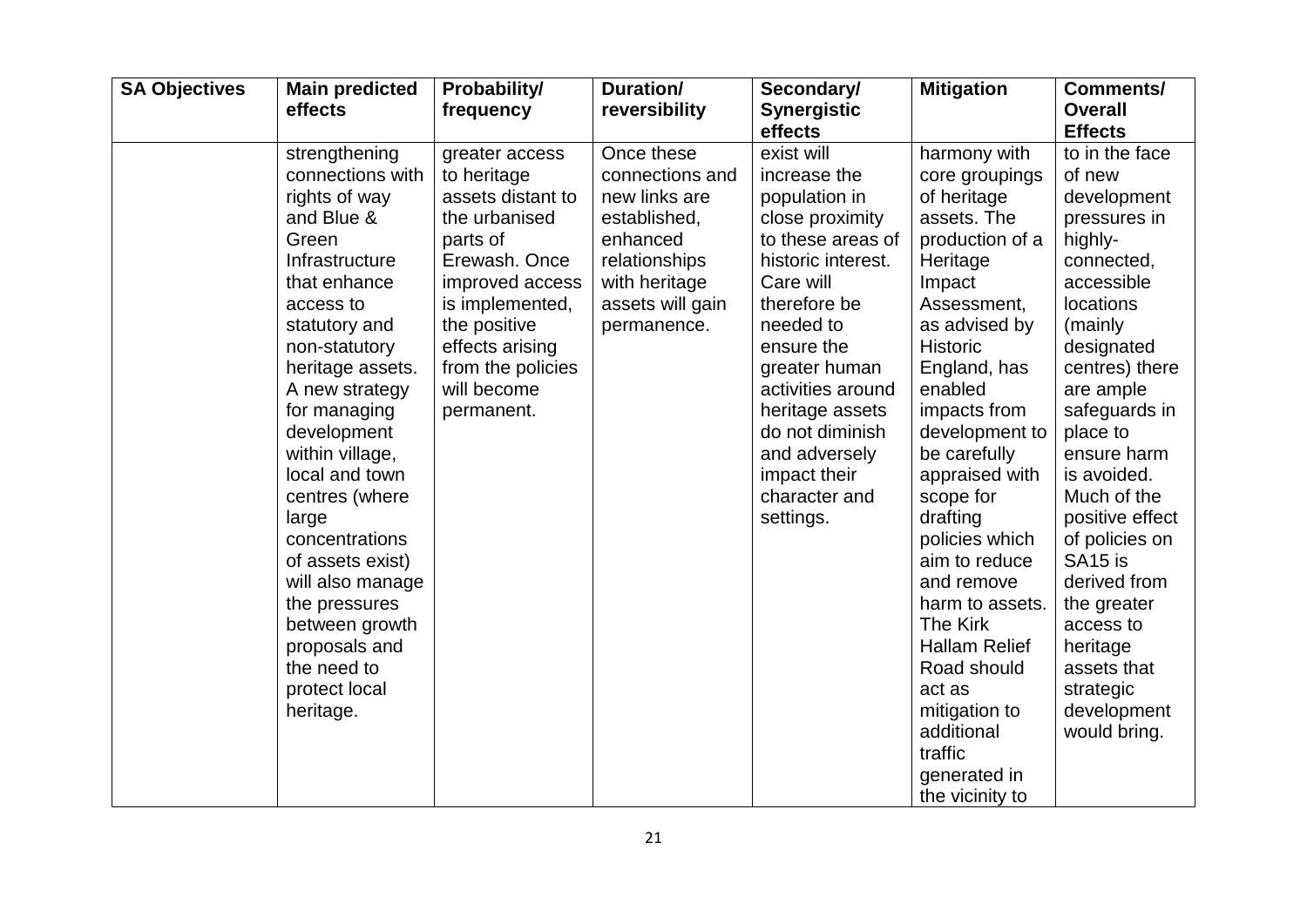| <b>SA Objectives</b>                                                      | <b>Main predicted</b><br>effects                                                                                                                                                                                                                                                                           | Probability/<br>frequency                                                                                                                                                                                                                                                                                         | Duration/<br>reversibility                                                                                                                                                                                                                                                                   | Secondary/<br><b>Synergistic</b><br>effects                                                                                                                                                                                                                                             | <b>Mitigation</b>                                                                                                                                                                                                                                              | <b>Comments/</b><br><b>Overall</b><br><b>Effects</b>                                                                                                                                                     |
|---------------------------------------------------------------------------|------------------------------------------------------------------------------------------------------------------------------------------------------------------------------------------------------------------------------------------------------------------------------------------------------------|-------------------------------------------------------------------------------------------------------------------------------------------------------------------------------------------------------------------------------------------------------------------------------------------------------------------|----------------------------------------------------------------------------------------------------------------------------------------------------------------------------------------------------------------------------------------------------------------------------------------------|-----------------------------------------------------------------------------------------------------------------------------------------------------------------------------------------------------------------------------------------------------------------------------------------|----------------------------------------------------------------------------------------------------------------------------------------------------------------------------------------------------------------------------------------------------------------|----------------------------------------------------------------------------------------------------------------------------------------------------------------------------------------------------------|
|                                                                           |                                                                                                                                                                                                                                                                                                            |                                                                                                                                                                                                                                                                                                                   |                                                                                                                                                                                                                                                                                              |                                                                                                                                                                                                                                                                                         | major growth<br>sites,<br>particularly in<br>preventing high<br>volumes of<br>traffic from<br>routing through<br>conservation<br>villages (Dale<br>Abbey &<br>Stanton-by-<br>Dale).                                                                            |                                                                                                                                                                                                          |
| <b>Natural</b><br>Resources and<br>Waste<br>Management<br>(SA16)<br>$-39$ | A major<br>negative impact<br>is predicted,<br>which largely<br>relates to the<br>housing<br>allocations,<br>transport policy<br>and retail centre<br>policy. This<br>development will<br>increase the use<br>of raw<br>resources,<br>utilise some<br>good quality<br>agricultural land<br>for alternative | The use of<br>greenfield land<br>to accommodate<br>housing<br>development will<br>be required. The<br>construction will<br>see the need for<br>greenfield land<br>to deliver<br>housing figures,<br>although<br>assessment of<br>biodiversity<br>value at this<br>locations will<br>occur.<br><b>Nevertheless</b> | The duration of<br>the impact on<br>natural<br>resources will be<br>more severe in<br>the construction<br>phases of the<br>development<br>proposed in the<br>Local Plan in<br>addition to the<br>impact of<br>developing<br>greenfield sites<br>being<br>immediately<br>when<br>construction | Increase in<br>population of<br>housing sites will<br>result in the<br>consumption of<br>natural<br>resources and<br>higher levels of<br>waste.<br>Construction and<br>management of<br>new dwellings<br>and stock can<br>have impacts<br>which include on<br>water and air<br>quality, | Homes can be<br>constructed to<br>a good<br>specification,<br>with Planning<br>Policy<br>supporting new<br>development<br>which aims to<br>reduce impact<br>on natural<br>resources and<br>minimised<br>waste.<br>Management<br>practices can<br>be introduced | Whilst waste<br>is inevitable<br>from this<br>development,<br>mitigation and<br>management<br>practices can<br>be introduced<br>to reduce the<br>use of natural<br>resources and<br>waste<br>management. |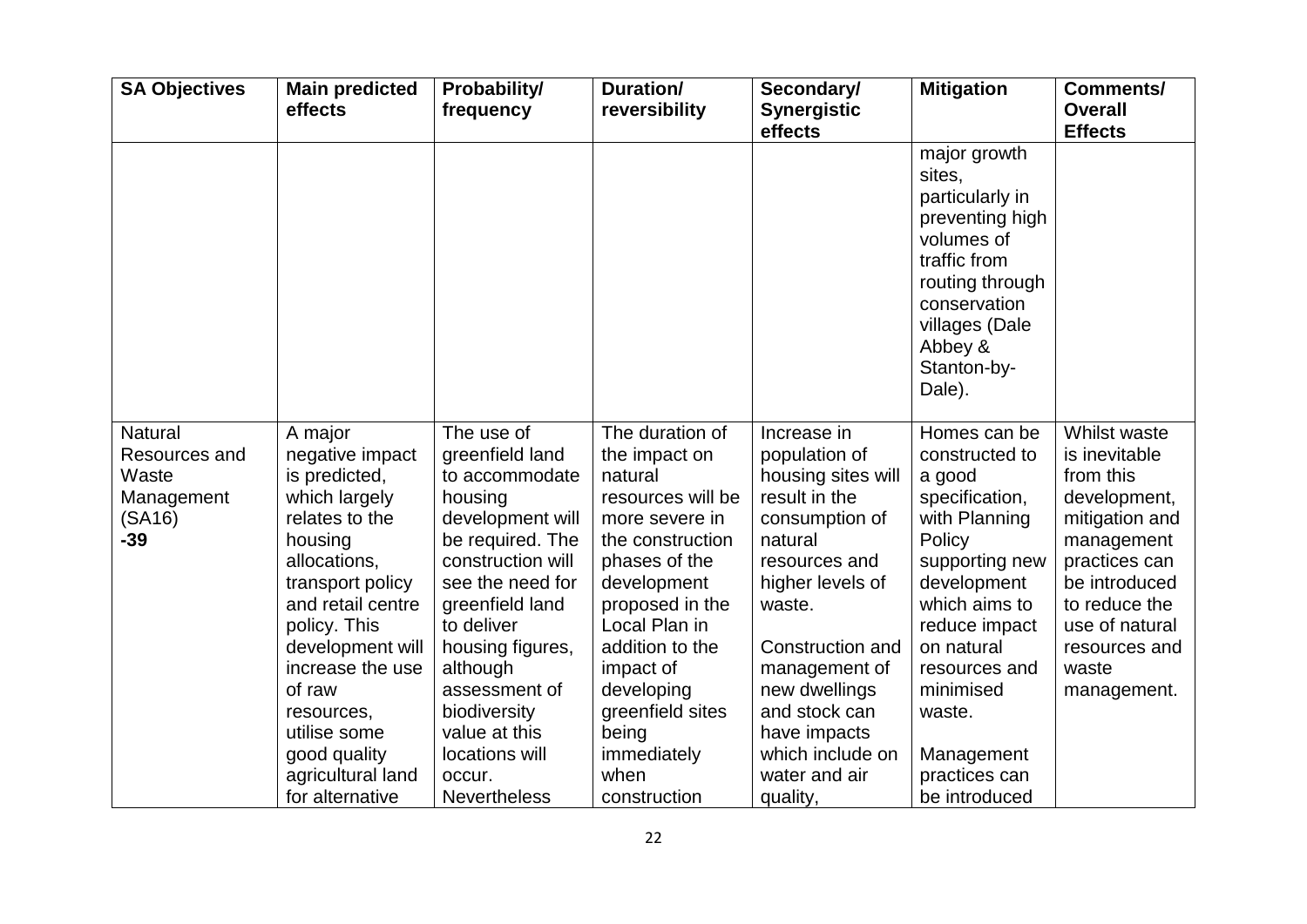| <b>SA Objectives</b> | <b>Main predicted</b><br>effects                                                                                                                                                                                                                                                                                                                                                                                                                                                                                   | Probability/<br>frequency                                                                                                                                                                                                                                                                                                                                                                                                                                                                                         | Duration/<br>reversibility                                                                                                                                                                           | Secondary/<br><b>Synergistic</b><br>effects                                                                                                               | <b>Mitigation</b>                                                                                                                                                                                                        | <b>Comments/</b><br><b>Overall</b><br><b>Effects</b> |
|----------------------|--------------------------------------------------------------------------------------------------------------------------------------------------------------------------------------------------------------------------------------------------------------------------------------------------------------------------------------------------------------------------------------------------------------------------------------------------------------------------------------------------------------------|-------------------------------------------------------------------------------------------------------------------------------------------------------------------------------------------------------------------------------------------------------------------------------------------------------------------------------------------------------------------------------------------------------------------------------------------------------------------------------------------------------------------|------------------------------------------------------------------------------------------------------------------------------------------------------------------------------------------------------|-----------------------------------------------------------------------------------------------------------------------------------------------------------|--------------------------------------------------------------------------------------------------------------------------------------------------------------------------------------------------------------------------|------------------------------------------------------|
|                      | uses other than<br>food production<br>to support the<br>proposal of just<br>under 6,000 new<br>homes. The<br>sites are largely<br>greenfield which<br>has maximum<br>impact on<br>natural<br>resources. The<br><b>Kirk Hallam</b><br><b>Relief Land is</b><br>located in<br>greenfield land<br>and will require<br>raw resources<br>for construction<br>and will also<br>support private<br>motorised<br>transport, a less<br>sustainable<br>option of travel<br>in terms of<br>impact on<br>natural<br>resources. | this will involve<br>the extensive<br>use of natural<br>resources to<br>deliver new<br>homes and also<br>new<br>communities will<br>undoubtedly<br>increase the use<br>of raw<br>resources. The<br>land where the<br>new retail<br>centres are<br>proposed will<br>also generate a<br>negative impact<br>in correlation<br>with the housing<br>allocations being<br>delivered.<br>Mitigation<br>measures can<br>reduce the<br>overall impact on<br>natural<br>resources and<br>waste<br>management<br>though some | begins.<br>Consumption will<br>reduce once<br>developed<br>though new<br>communities will<br>continue to<br>consume<br>resources and<br>generate waste<br>for the lifetime of<br>the<br>development. | greenhouse gas<br>emissions and<br>damage to<br>natural<br>environment<br>through<br>accessing<br>natural<br>resources for<br>construction<br>and energy. | to reduce<br>impacts. For<br>example,<br>introduction of<br>recycling<br>initiatives and<br>encouraging<br>sustainable<br>construction<br>methods which<br>is supported in<br>current<br><b>Building</b><br>Regulations. |                                                      |